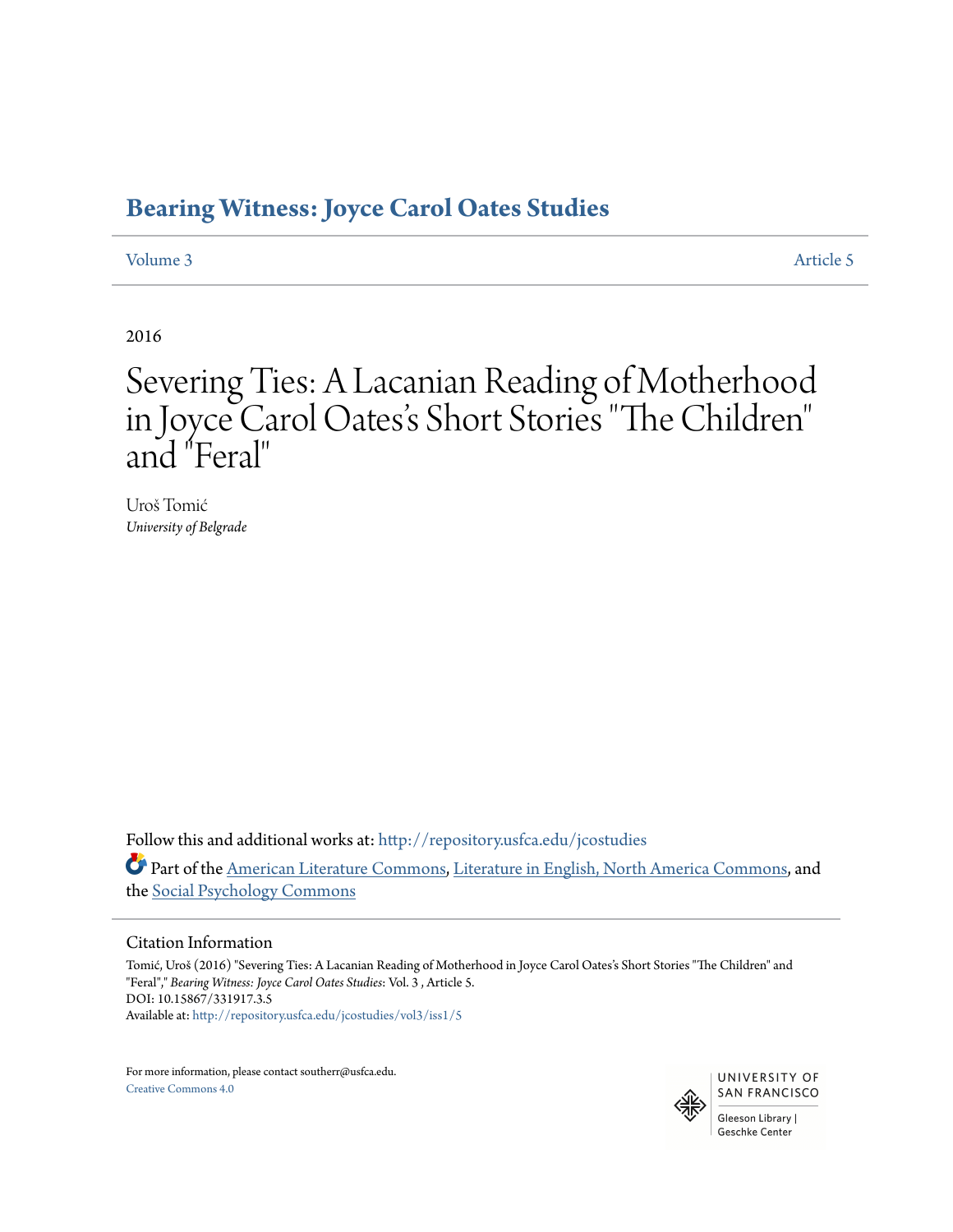# Severing Ties: A Lacanian Reading of Motherhood in Joyce Carol Oates's Short Stories "The Children" and "Feral"



Uroš Tomić *University of Belgrade*

*"We are innocent… What is human is gone. What was ours is gone."* (Oates 2007: 139)

oyce Carol Oates, American storyteller *extraordinaire*, concerns herself in her many short stories and novels with the "phenomenon of contemporary America: its colliding social and economic forces, its philosophical contradictions, its wayward, often violent energies." (Johnson 8) In her depiction of various characters the relation often invoked with almost gothic force is that of parents and children. At the root of the two short stories published in book form in 1972 ("The Children" in *Marriages and Infidelities*) and 2007  $\int_{1}$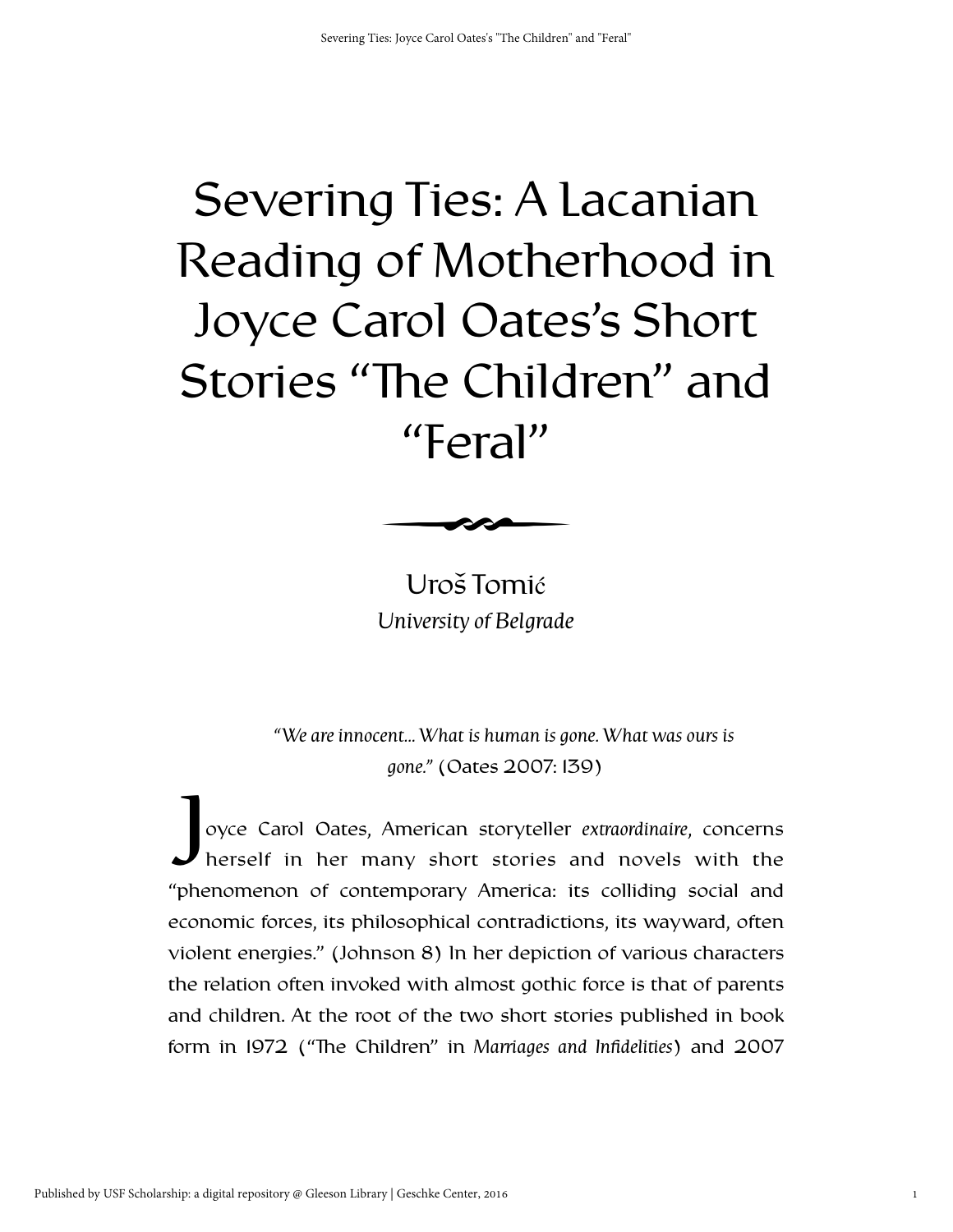("Feral" in *The Museum of Dr. Moses*), as seen from a Lacanian perspective, there seem to lie similar, if not the same premises. Due to various circumstances the parents (especially mothers) in these two stories find themselves unable to contain their children, both literally and psychologically; the children become forcibly separated from their parents' (ostensibly) protecting hold and are freed to regress into a state of near Real; the parents' unconscious identifying of their children as objects of desire and/or receptacles of psychological evacuation further negate any possibility of their children's return to more conventional psychological states. Both stories thus function as horrifying glimpses into the complex and at times dangerous web of parent-children relations which acquire almost epic dimensions.

#### Lacan and Interpsychic Tension

It is clear from this opening proposition that in order to approach the reading of the two stories, published within the mentioned collections over thirty years apart yet bearing a decided similarity of character positioning and thematic scope, it is first necessary to elaborate swiftly on those concepts of Lacan's theory which are to be of use in determining the parameters of analysis. Being a post-structuralist thinker, Jacques Lacan to a significant extent divorces himself from the Sigmund Freud school of "organic" thought, rooted in the belief in the existence of a knowable, "natural" self and the reachable truth within one's psychological life. Lacan posits the idea that the structuring of psyche is achieved through the acquisition and partial appropriation of language, whose strictures determine and limit the knowability of self and acceptability of any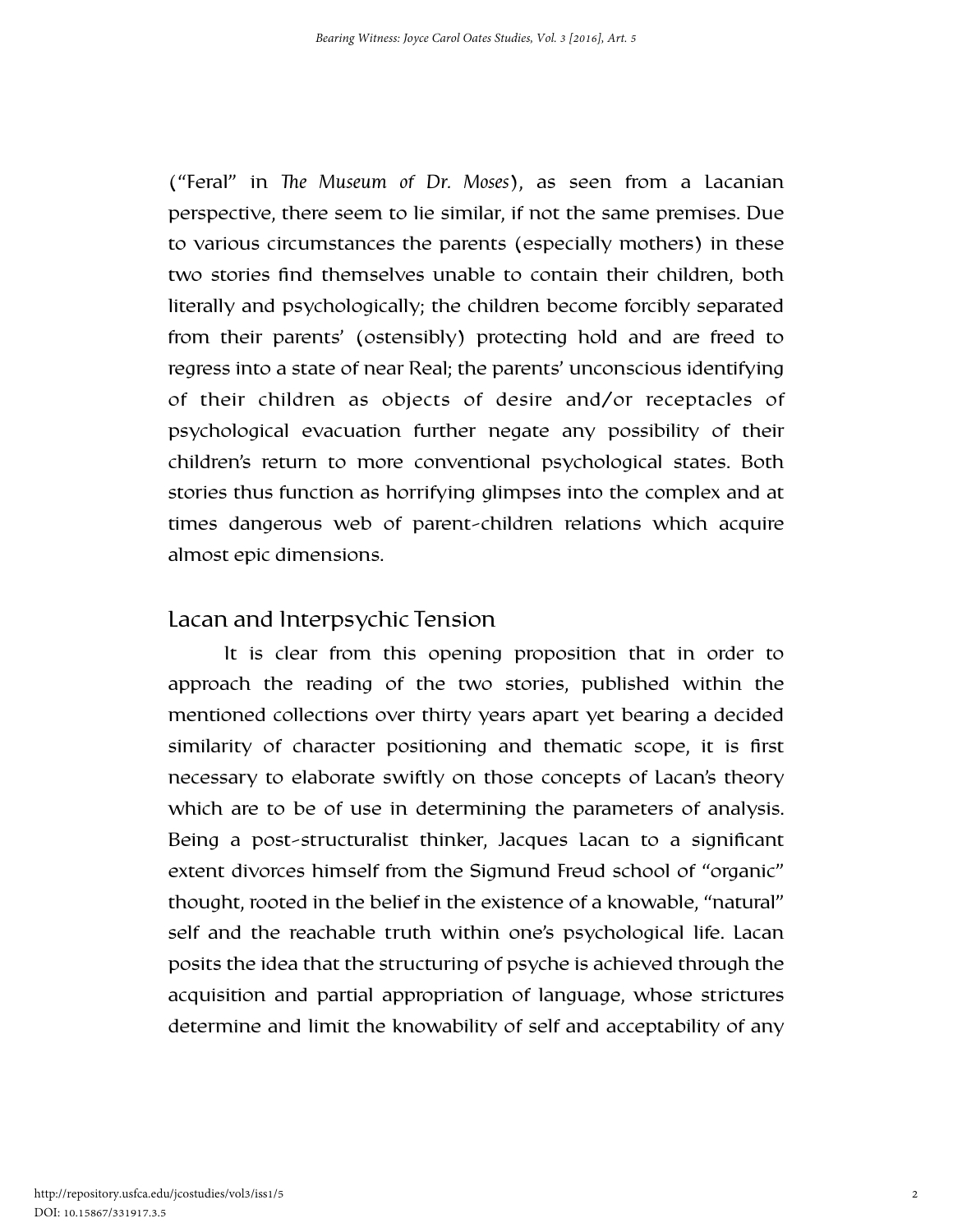notion of truth. In a tripartite construction of the psyche Lacan recognizes the domain of the Real (Natural State), as well as the Imaginary and Symbolic Orders. According to Dino Franco Felluga's *Critical Theory: The Key Concepts, "The 'Real' refers to the state of nature* from which we have been forever severed by our entrance into language" (264), a process that guides the psyche towards entering the Imaginary Order which crucially defines demand and desire through lack which is alleviated by resorting to fantasy. "The demand… is to make the other a part of itself, as it seemed to be in the child's now lost state of nature (the neonatal months). The child's demand is, therefore, impossible to realize and functions, ultimately, as a reminder of loss and lack." (152)

According to Lacan, by accepting the exigencies of the imposed language, the individual enters a contract with the larger society which is defined by the authority of laws and social hierarchy of which the individual's psychology now needs to become an integrated part. Lacan states that "it is in the *name of the father* that we must recognize the support of the symbolic function which, from the dawn of history, has identified his person with the figure of the law." (1977: 67)

It is in the state of Imaginary Order that the individual begins the Mirroring Stage (which Lacan describes as "a drama whose internal thrust is precipitated from insufficiency to anticipation" (4)), which is determined by the establishment of the coherent and ordered *Ideal-I* as opposed to, first the chaotic Real of the pre-language stage and later the beginnings of structure within post-natal development. This Ideal-I forms the enduring tension within the individual: "It's one's own ego that one loves in love, one's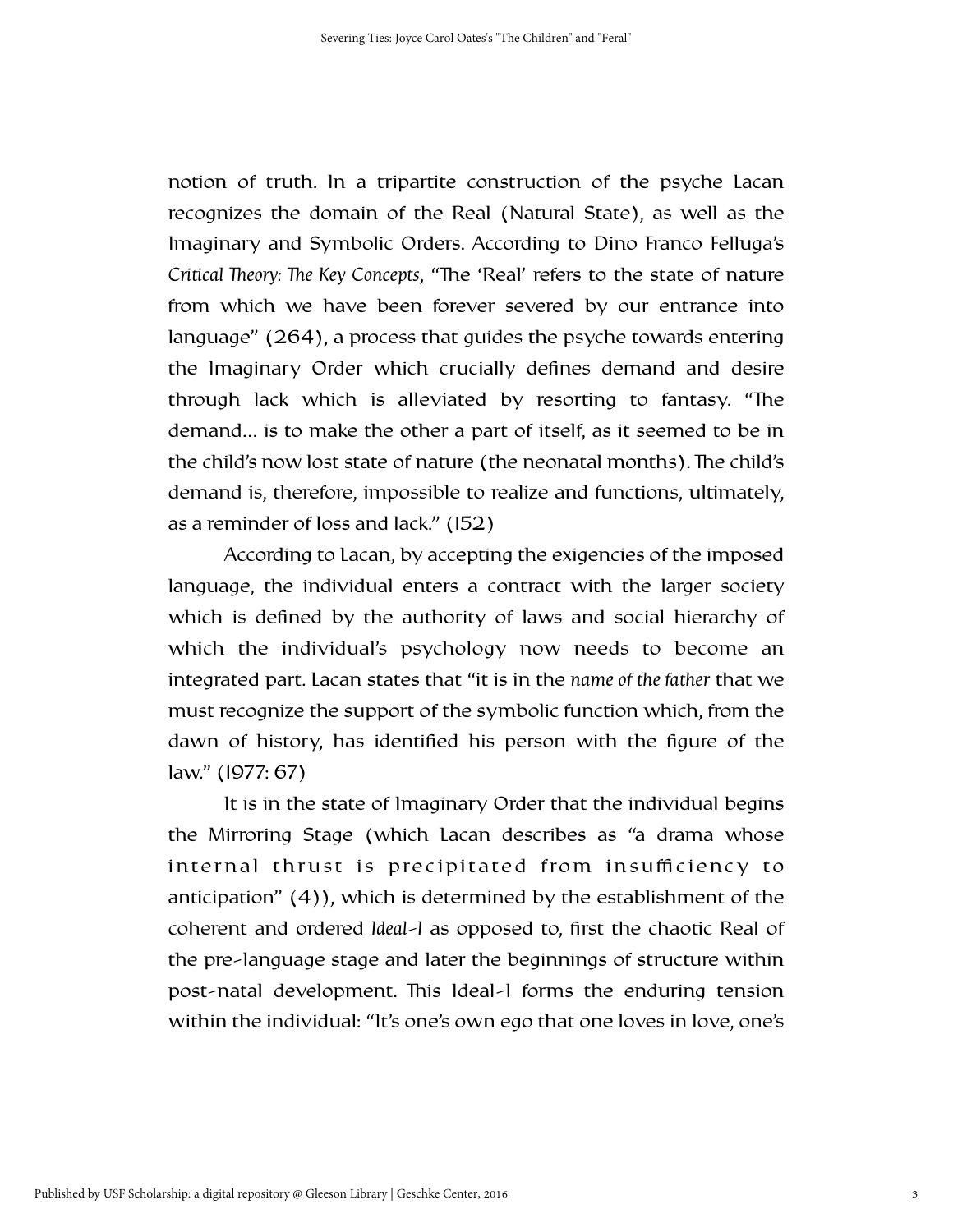own ego made real on the imaginary level." (1991: 142) Since fantasies about the ideal necessarily fall short of the Real (which remains forever elusive, and is the ultimate destroyer of our selffictions), the individual continues to desire; "desires therefore necessarily rely on lack, since fantasy, by definition, does not correspond to anything in the Real." (Felluga 72) Furthermore, and in alignment with the fantasy of the Ideal-I image "at the heart of desire is a misrecognition of fullness where there is really nothing but a screen for our own narcissistic projections" (111).

In the Symbolic Order, however, which is governed by developed larger hierarchical systems and narratives one learns to obey in order to be able to participate, moving steadily further away from the Real. In this context "desire… could, in fact, be said to be our way to avoid coming into full contact with the Real, so that desire is ultimately most interested not in obtaining the object of desire but, rather, in reproducing itself." (308) In other words, the objects of desire (and with Lacan as opposed to Freud desire does *not* necessarily contain the core of the sexual urge, nor is it exclusive to the individual: "our desire is never properly our own, but is created through fantasies that are caught up in cultural ideologies rather than material sexuality"(302)) are positioned as unobtainable precisely because to obtain them would be impossible and would cause a rift through which the seeping of the Real ultimately leads to an unbearable psychotic state. The perpetuity of desire in its widest meaning thus becomes the driving force of the interpsychic tension.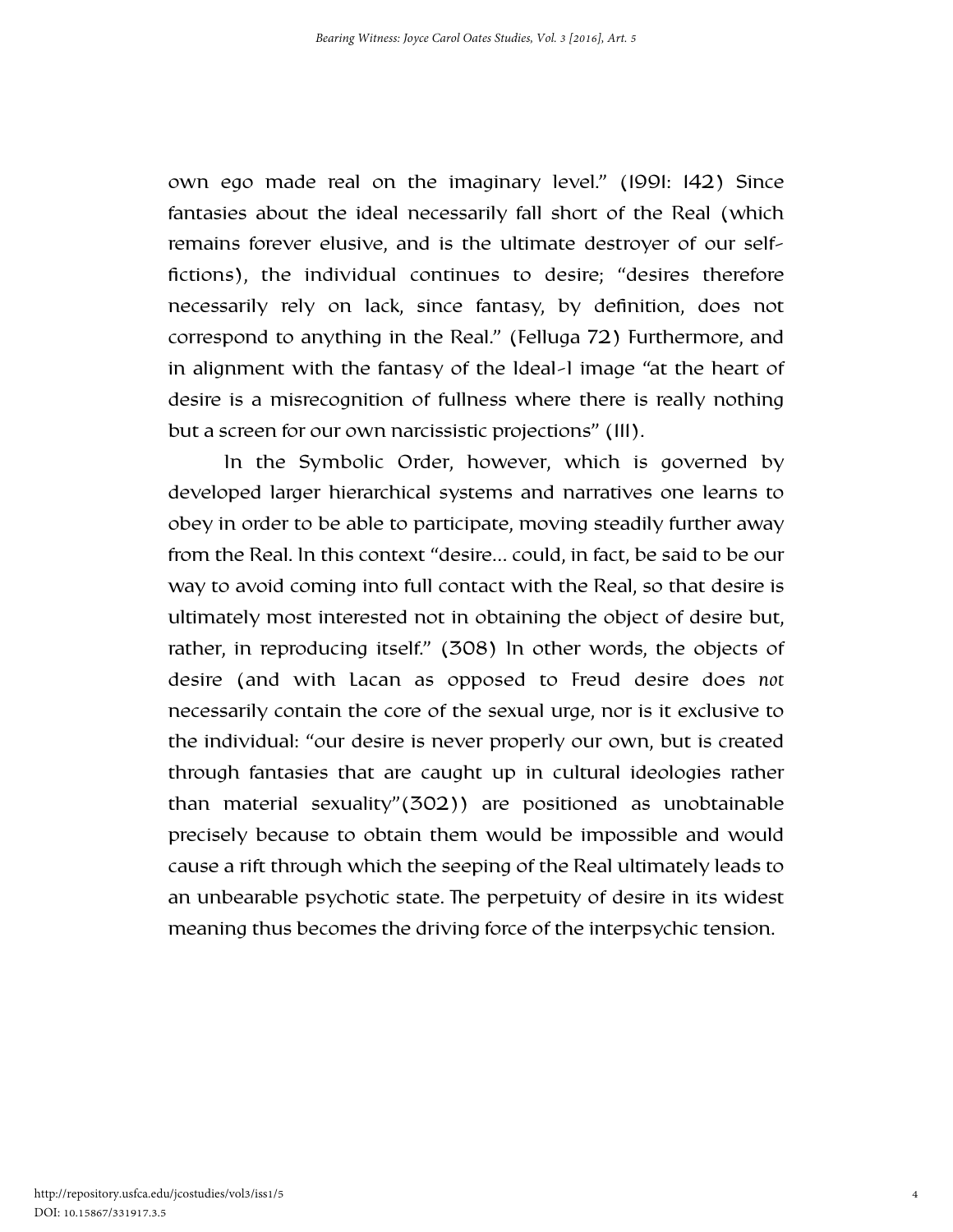#### The Suburban Motherhood

"This is not really a story about children, or even about a marriage…" (216)

In the very opening line of the story "The Children" Joyce Carol Oates announces it as such therewith preventing the readers' investment into the "reality" of the experience described, and positioning them at an additional remove from the characters and events—firmly establishing them as observers, not participants. In Lacanian terms Oates allows the gaze of the observer to appear to be just that—a detached gaze—and the veracity of this position will be revealed later within the story. The sentence also immediately belies the story's title; thus Oates creates from the outset a double negation of the traditional facet of fiction posing as a stand-in for reality. Indeed, she proceeds with the following statement: "The story is about the girl, Ginny, revealed to her through children." Firstly, the mother of the children in the title is herself referred to as a "girl", negating her putative experience as a grown woman/actual mother, and secondly it is announced that the titular children will serve as the means of revealing something *to* and *about* her. By relativizing Ginny's experience in the very beginning Oates destabilizes the readers' expectation created by the innocuous title.

Similarly, in the story "Feral", whose title sounds, of course, much more menacing, the opening sequence "*She was a good mother. Always she'd been a good mother. She had loved her son. She would not cease loving him. Only those few minutes she'd been distracted. Only seconds!*" (120) Oates at once engenders the notion of good motherhood and of its negation. The positive claim of the first four sentences (and at this point the only indication that the narrative voice is not the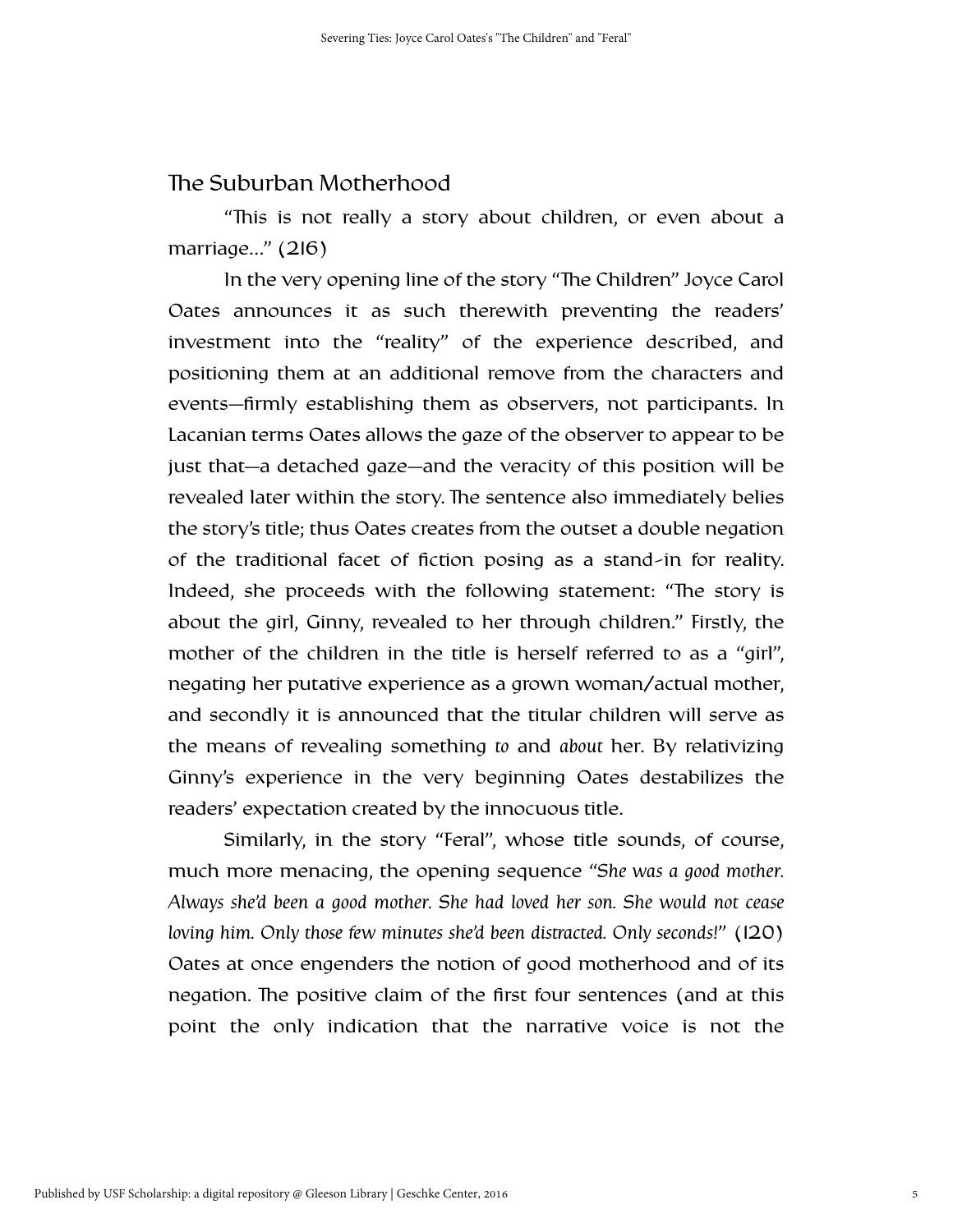"objective" third person are the italics) proclaims an image at odds with the story's title, yet the follow-up clearly indicates the (self-)illusion exercised by the character of the mother, Kate. Both female characters in these stories are therefore initially problematized as embodying their function less fully, or at all. What is essentially being brought into question in both stories is not only whether Ginny and Kate are good mothers, but whether they are mothers at all, excepting the fact that they have physically borne children.

Both stories deal with lives of new and slowly maturing suburban wives at odds with the social hierarchy of which they have become a part. In "The Children" we follow Ginny's attempts at dealing with the demands of her life as a mother, especially in relation to her first-born child. In "Feral" Kate is faced with the challenge of living not only with the guilt of having endangered her young son's life, but more significantly with his rapidly changing nature after a near-death experience. Each of the stories features similar settings, and more importantly a similar motif of animal-like children, represented as alienated and *alien* in regards to their parents, particularly their mothers.

 Ginny and her husband buy a house in the suburbs, in a place called Fox Hollow (offering the reader an association to the idea of a lair, rather than a home)—an area that is still largely uninhabited and empty, with unpaved roads. There are several new families there as well, all apparently very similar to theirs, or to what they are aiming to become. In "Feral" Kate and her husband live in an (another) suburban milieu, "an oasis of tranquil, tree-lined residential streets, custom-built houses set in luxuriously deep,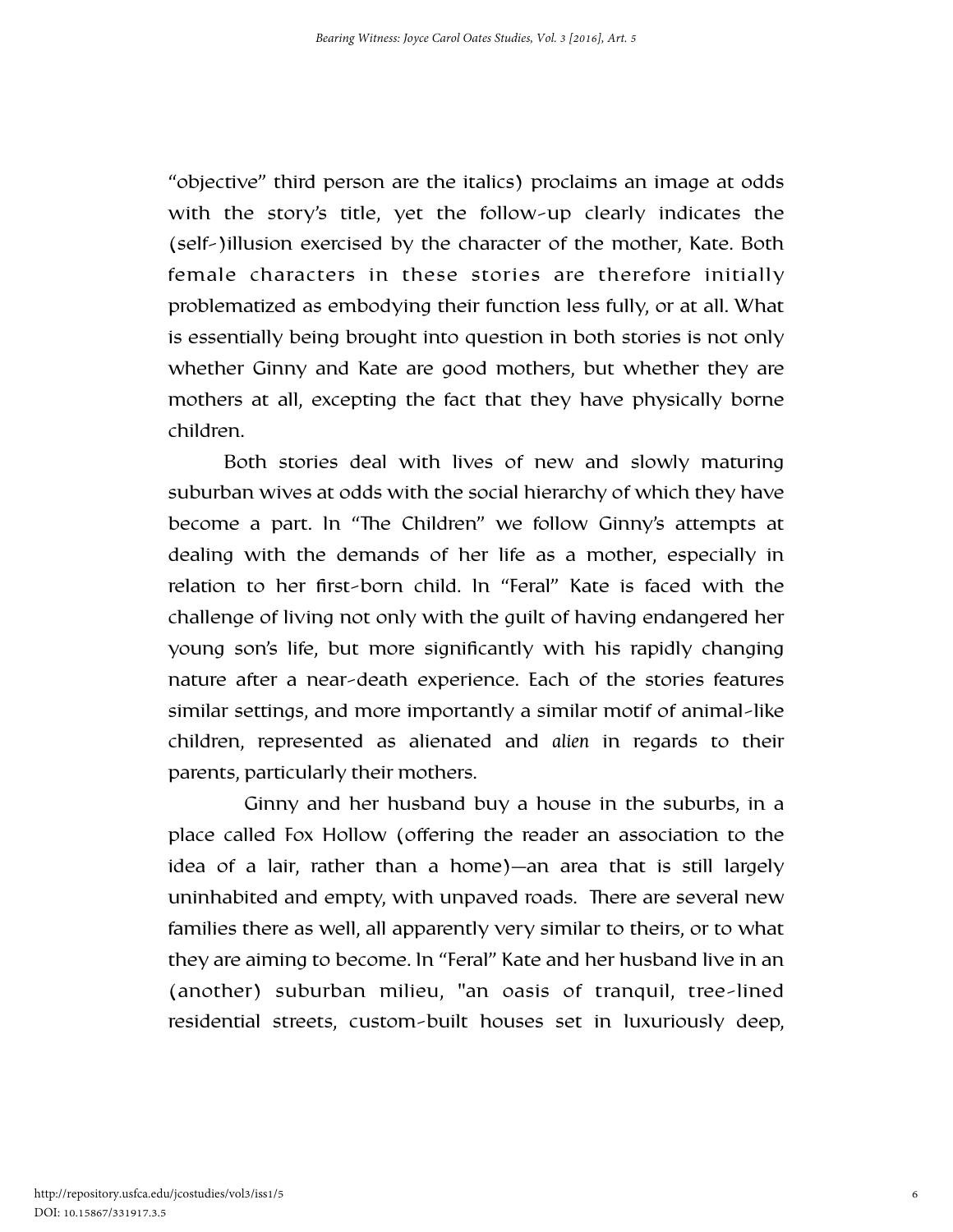spacious wooded lots" (121). The fact that Hudson Ridge is only an hour's drive from New York is clearly symbolic, as it emphasizes the closeness of the metropolis to what is initially depicted as Paradise. This positioning of the two families foreshadows the danger contained within the facile conceptualization of urban areas as wild —as through the stories the case might be made for exactly the opposite, that these rural parts of the state are psychologically more menacing. The suburban setting, including the proximity of woods, a lake and uninhabited areas can safely be interpreted as a (futile) attempt by the parents to return to the natural setting of the Real of their own neonatal states. As both stories evolve, it becomes apparent that, even though the children might in certain ways still be able to touch the Real, the mothers become dangerously unhinged through exposure to glimpses of the natural state.

In justifying the move, in both cases from more urban areas, both women reveal an ambivalent motivation which appears to be a combination of their own unexpressed desire and what they suppose the need of their children would be. Kate says: "Not just to escape the stress of the city, but for the baby's sake. It seems so unfair to subject a child to New York." (2007: 122); while Ginny is even more firmly self-involved: "She thought … of how normal she was, of how she had crossed over into the world of adulthood and taken up greedily all its symbols, without hesitation." (1975: 220). Indeed, Ginny seems quite obsessed with the idea of having "crossed over" successfully, and at the same time keeping at bay the paralyzing fear of not having succeeded at all—as if her life depended on this success, and this transition into adulthood. But the very fact that there is fear lurking behind her careful mask of satisfaction and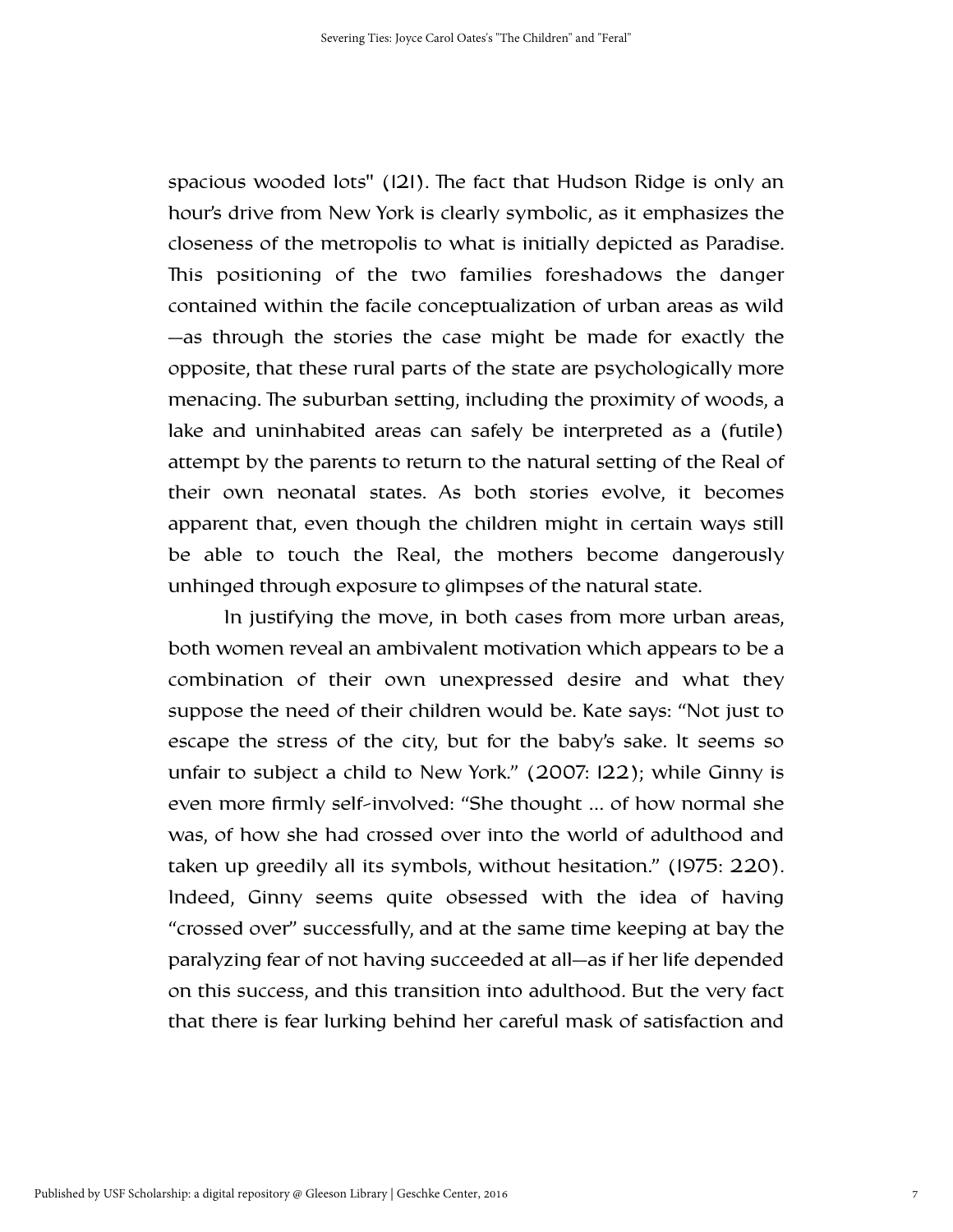normalcy brings us back to her being still a "girl" as described at the outset. The impression is that she is attempting to fulfill *somebody else's* sense of a normal path in life, all the while stifling the urges that might usurp this goal. Meeting other women who appear to be just like her seems to serve the purpose of intensifying her sense of belonging, while it in fact often magnifies her feeling that she is observing her life detached from her body and marveling at the experience. Ginny desires "to be left alone and to watch others" (217). As is frequent in Joyce Carol Oates's stories and novels, there exists here an explicit positioning of the female character as someone who chooses to be on the outside, to observe instead of participating—"she was finished with that sort of thing, the competition and the uneasiness" (217). Ginny is, indeed, revealed to be patriarchal in her views, seeing her role as a passive figure in a relationship as preferable and logical, even though paradoxically, she does clearly feel that her burden of being a mother and a homemaker is more taxing than her husband's work. There is a clear sense of duality in Ginny's character, a surface aimed to please the Symbolic Order and a layer of subsumed thought, which is pure Imaginary fantasy; "She summoned up intelligently the differences that lay between her and the woman she had become… she was never quite herself, always harassed or taken off guard." (227-228)

A similar deep and questioning doubt exists in Kate's seemingly more adaptable persona: "Perhaps that was all it required, then, to be a happy, normal mother: to behave as if one were a happy, normal mother. As if there were no reason to behave otherwise." (135) The phrase "*as if*" is repeated twice, clearly indicating that in the back of Kate's mind there *are* reasons to behave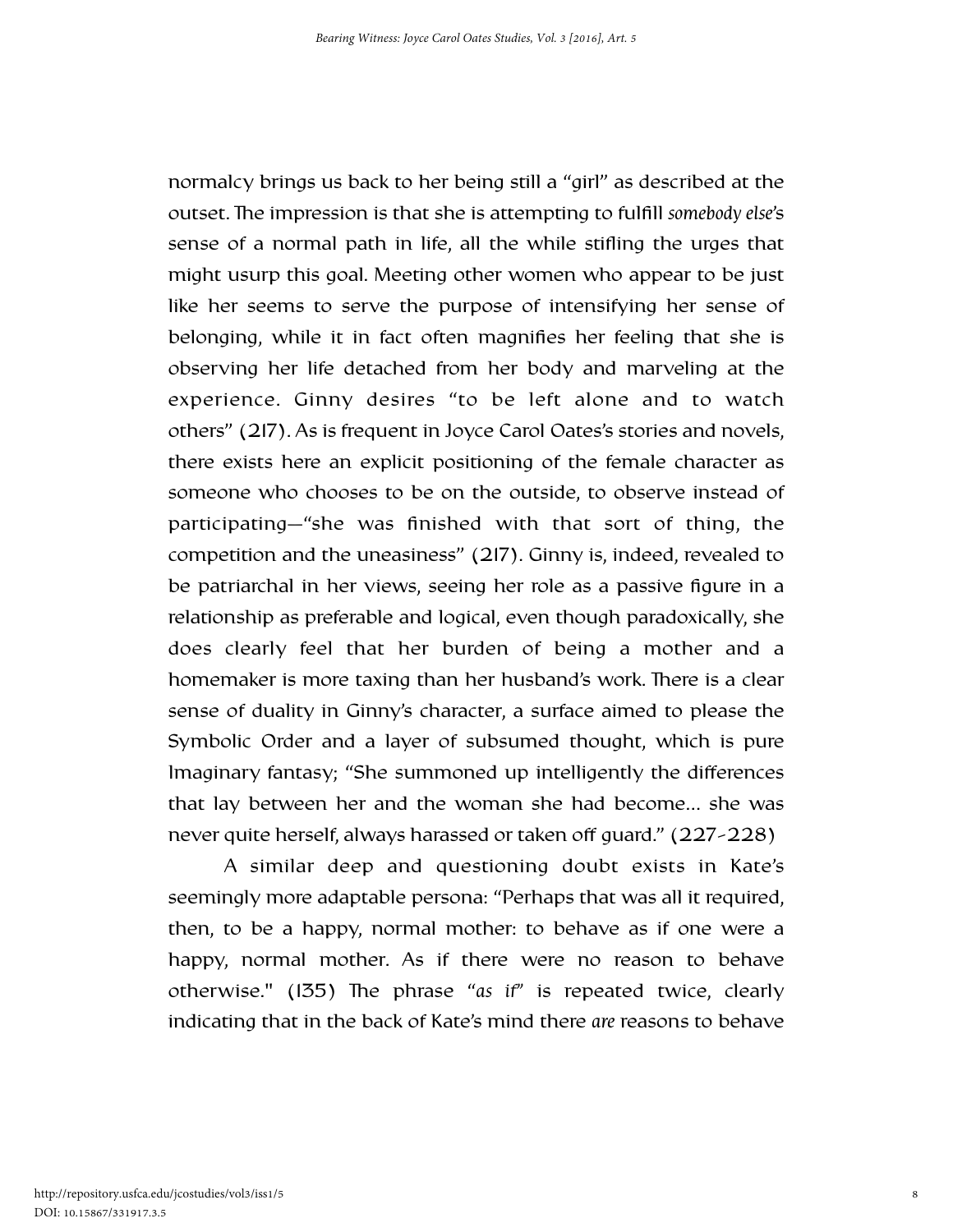differently—to reject the experience of contented motherhood. In Kate's case this ambivalence towards her state of motherhood is unequivocally addressed by Oates, and interestingly in a passage that assumes the more subjective narrative viewpoint of the child, Derek: "His mother had had several miscarriages preceding his birth and by the age of thirty-nine when he was finally born, she joked about being physically exhausted, emptied out, 'eviscerated.' It was a startling, extreme figure of speech but she spoke with a wan smile, not in complaint so much as in simple admission." (121) The producing of the child was for Kate obviously a traumatic experience, more psychically than physically, and rendering her mother response to Derek (named after her father) all the more complex, even before the incident of his drowning. In a later part of the story, Oates slides back into Kate's perspective and offers the readers a sort of a character's personal explication/justification for the (largely intuitive) sensation of the intrusion of the Real into the seemingly well-established Symbolic Order: "they were in their forties, middleaged and too old for parenthood, this was their punishment for daring to bring life into the world, raw unheeded life not theirs to protect."  $(144)$  ln "Feral" as well as in "The Children" there is this sense of "passing over", of change, of a maturation process—the couples have, by renouncing the city and choosing to raise their children in the rural environment, embraced a more responsible way of life—therefore acknowledging the dominance of the Symbolic Order in exchange for the Imaginary. In both stories this movement would seem to be logical and desirable, if not for the boiling undertow of unsatisfied, murky desires in both mothers, which are reflected in their ambivalent relationships with their children.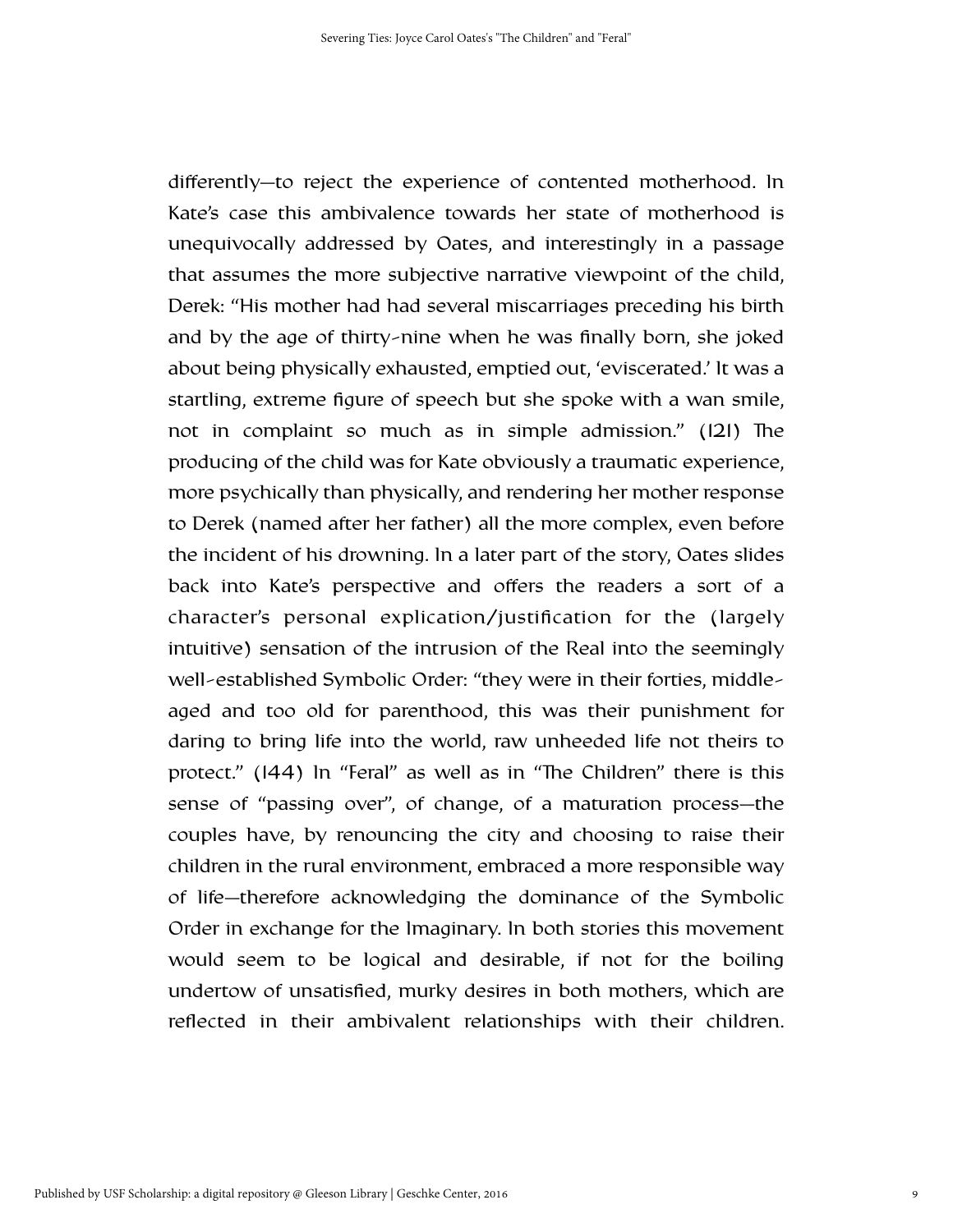Therefore, adopting the conscious attitude of adherence to the Symbolic Order within the constraints of suburban life does not extinguish the underlying and to a certain extent necessary existence of the Imaginary Order which in both cases informs the essential psychological structuring of the mothers. The Imaginary Order thus becomes "historicized", i.e. contextualized within the reality of the exigencies of the adopted Symbolic Order. The implication is that by choosing a suburban life instead of the urban environment the female characters in both stories expect to find a sense of unity between the Imaginary and Symbolic Orders, which is in actuality shown to be impossible as both the suburbia and the Symbolic Order are indeed historical categories while the Imaginary Order is not.

Having the first child in a way takes over Ginny's life in an additional manner—after having gladly sacrificed her career and her social life, she now surrenders even her individuality to the idea of the child being an extension of herself, and a more worthy and altogether amazing extension. The child flourishes with all the dedication and care which Ginny provides through a certain haze and almost involuntarily, automatically, like an animal mother. These are the significant moments of intrapsychic rupture where in the Oatesian world the animalistic threatens to topple over the artifice of civilized order. Kate is similarly, and largely intuitively, instinctually worried about "Derrie" even before the accident. She feels she has produced a child who is too different from other children, and, by association, she obscurely feels she is to be held responsible for what is essentially the child's own developing character: "*My own heart, exposed."* (124) Kate obviously also has trouble separating the fantasy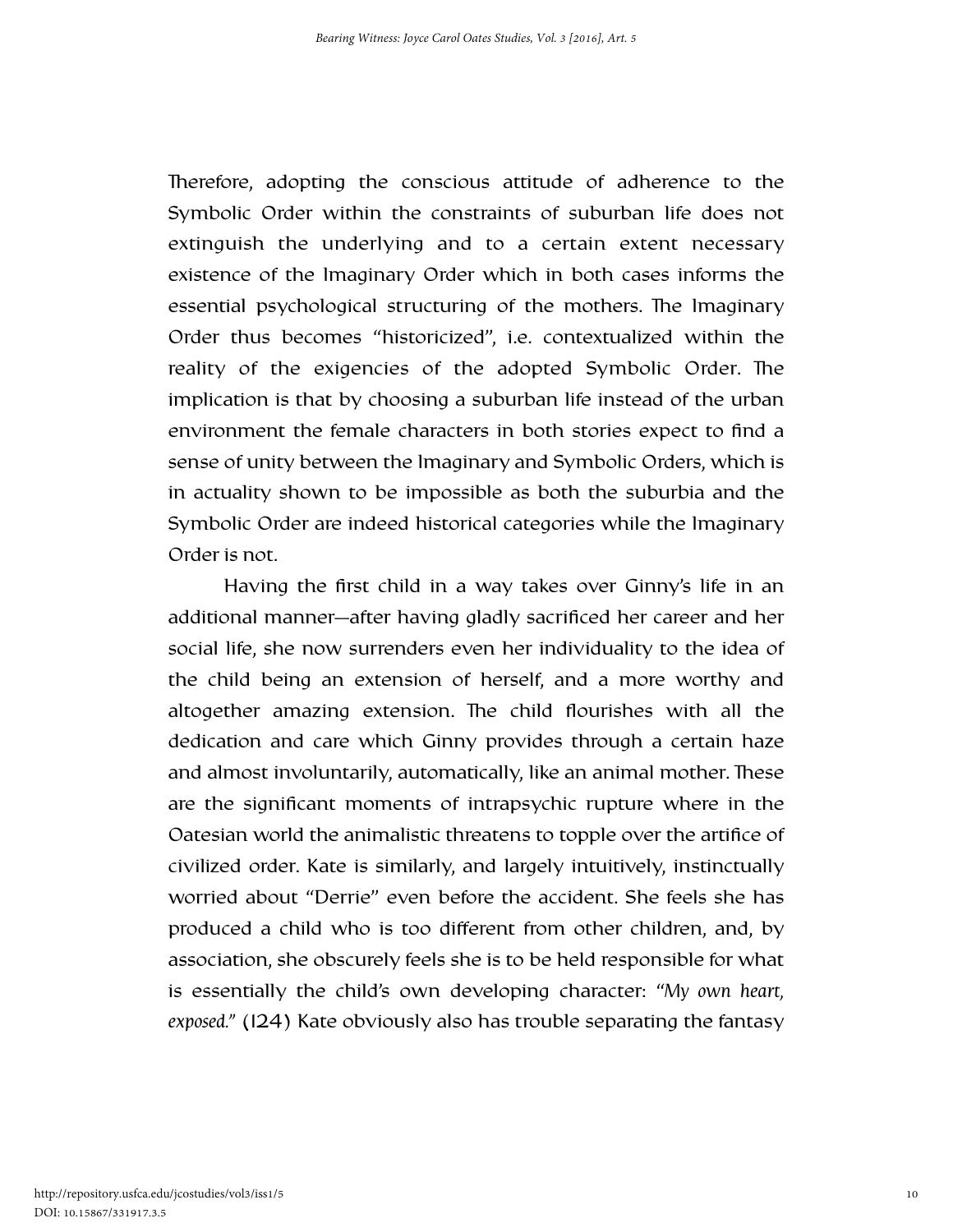of her child from herself even after being "eviscerated" by him—and this "bifurcation" of her maternal experience will form the essential tension of the story.

#### The Children's Selfhood

As opposed to their mothers, the children in both stories appear to be more self-possessed, although positioned much closer to the natural state of the Real. Existing within such a liminal inbetween space allows them to shift allegiances and to perform different roles in relation to each other, and other adults (to some extent their fathers, but, again, most frequently and ambivalently, their mothers). In fact, the children, although growing, do not seem to "pass over" as both Ginny and Kate strive to, but remain, for different reasons, in states of almost neonatal communion with the Real. Thus Rachel, Ginny's first-born, and her young Baby Brother in "The Children" are positioned by Oates in such a way as to represent embodiments of Ginny's various fears as well as desires—the girl erupting with "the real violence, the intense, crazy violence" (227) and the baby maintaining a "sleepy blank contentment" (233). Young Derek in "Feral" is "a large, animated doll" (120), before his drowning accident, a docile child, not very bright but personable, often "stammering, tremulous, clumsy" and in the words of his teacher "like a baby Buddha" (123) until after his death experience he regresses tellingly into the realm of the near-Real, and not accidentally into an animalistic psychic stage to become "stiff, watchful, unsmiling" (131), his eyes "so dilated, a glassy, impersonal black" (132), eyes which are "Staring, implacable, unreadable,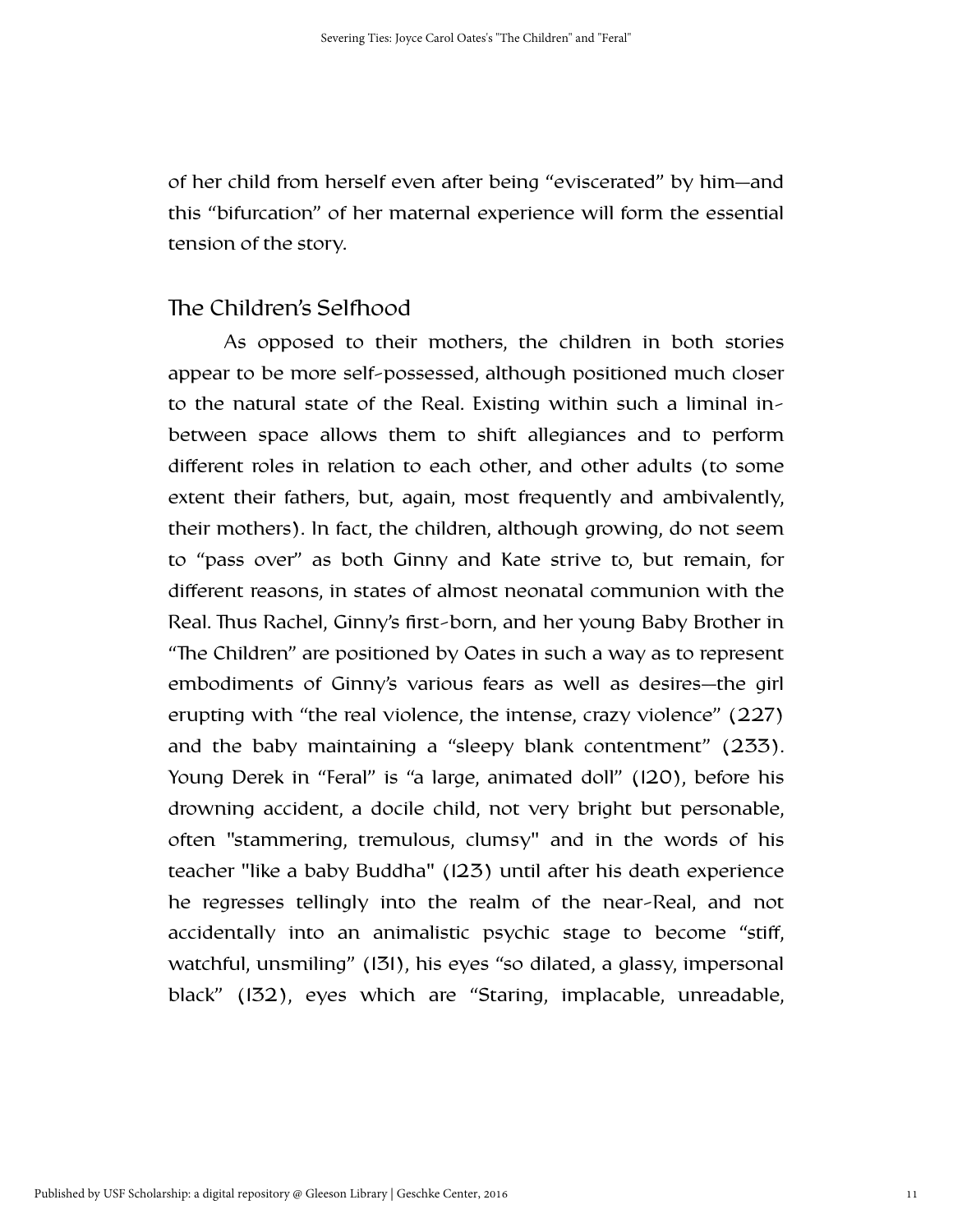nonhuman eyes. Grotesquely dilated, even in daylight. A horror in such eyes." (134)

Initially, by surrendering the possibility of individuality through giving up her career and life in the city, Ginny manages to find a semblance of it in joining the band of similar women. Through mirroring a behavior and a life as ordered through the authority of patriarchy she builds a false sense of individual significance—by becoming an unquestioning member of a group she feels allowed to *become*. With time, however, she perceives her sense of Symbolic Order as being attacked by her little girl, Rachel, as well; growing up, the girl develops a fierce and assertive personality, thus committing a betrayal of Ginny's need for complacency and flatness. It is as if Ginny has poured her own sense of lack which fuels her desire for status quo into her child. The child, in turn, bearing as yet no burden of desire created within the Imaginary Order, builds from her mother's projection and evacuation a stronger sense of self mediated by Ginny who now, in psychic reversal, begins to find it threatening to her fantasy: "Everything was so very vulnerable, so very easily ruined." Since the reality of Ginny's self slams brutally against the Real in the deeply underlying sense of her existence she is left wondering "What would her real self have said to that flushed, spiteful child?" (228), through a sentiment that betrays her deeply conflicted and ambivalent feelings.

Kate's experience, on the other hand, stems from a firmly placed feeling of guilt towards her child which is only fully and openly manifested during the incident at the pool when she fails to react (or even notice) her son drowning. The precise facts of his death-and-resurrection are not known, which adds to Kate's sense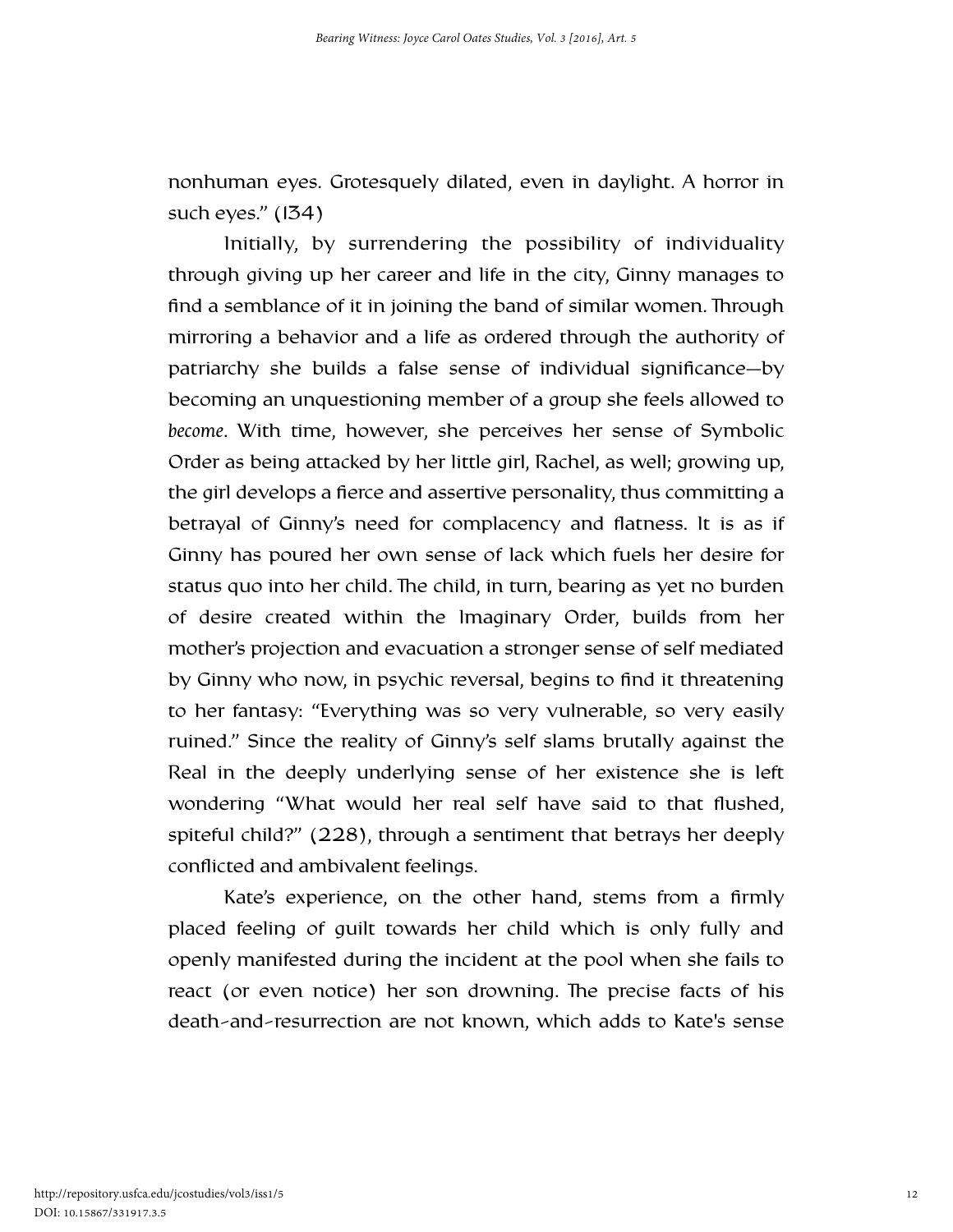of guilt; one possible scenario, essentially absolving Kate from responsibility, is presented by Oates within successive brackets, as though it is something not allowed to be broached outside Kate's fantasies of innocence: "(Kate had no proof, no one would offer proof, Derek would never make any accusation)" (126) and it concerns the fact that the accident at the pool might have been ironically overshadowed by the plight of another child, a ten-yearold "nervous, tearful" (125) girl who got water up her nose and was demanding attention, which was taken away from Derek. Regardless, throughout the fateful event Kate remains a necessarily passive observer, incapable of any thought or action. At the heart of her misfortune lies the illogical and surreal fact of the child's death and resurrection—which Joyce Carol Oates conveniently narrates from a perspective of a distraught mother whose faculties of objective perception are suspect—a fact that everybody has difficulty accepting or even acknowledging. Once more Kate is here "made to see" (127) by her husband what the acceptable version of events is, which further undermines her sense of self.

Furthermore, in "The Children" the little girl Rachel incurs her mother's dislike and bewilderment by not complying with Ginny's imposed idea of desirable character and childlike behavior—in other words, by becoming a separate person, a *herself*, as she grows up. The real mirroring takes place now between Ginny as the imperfect mother of a child with a developing personality which ends up containing all the elements her mother has excised from her own self—and Ginny's Ideal-I which she desires to locate within Rachel as the extension of Ginny. Through a process of self-splitting or severing, a separation of Ginny's fear and anxiety concerning the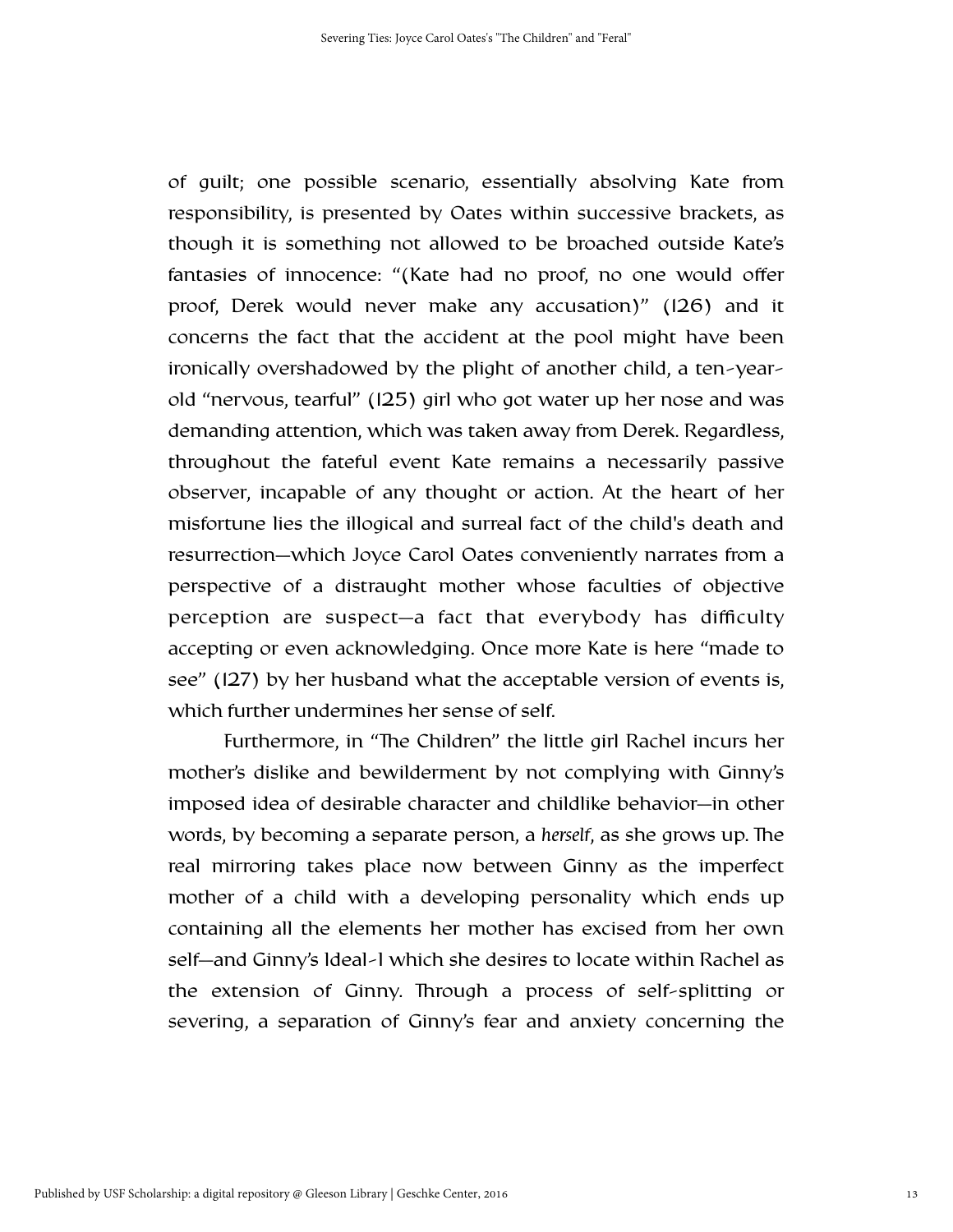development of an independently functional personality and their evacuation into another takes place, and this psycho-traumatic event objectifies the initial personal threat. The feeling flowing from mother to child grows into revulsion, which is within the world of the story a reiteration of Ginny's sense of disgust at witnessing the crazed girl belonging to a crazed mother in the supermarket in a scene through which Oates offers a suitable psychological and narrative parallel. This is why Ginny at one point wonders: "Had she ever been a child herself? For some reason it frightened her to think so." (229) In contrast to her first-born child, Rachel, the nameless baby boy, the Baby Brother Ginny now prefers to her older child, maintains a blankness that Ginny finds comforting and unthreatening. It is thus no surprise that Rachel hates her brother, and now, in her turn, pours her resentments onto his vapidity. Rachel, as the psychological object of her mother's desire and at the same time the reminder of her failure as a personality carries within herself "… a lifetime that had taken itself out of Ginny and would run and run away from her and never come back." (235)

#### The Severing

The scene of the drowning in "Feral" is a key moment through which Oates introduces the final and irrevocable severing of ties between the parents and the child. As the child's fate was rent from her hands, Kate assumes, as was previously mentioned, the role of the passive observer when it comes to Derek's subsequent transformation. The reality of the child/changeling no longer seems to fit her projection of what Derek-the-son should be like. Kate is, in other words, forced into creating an ideal image of the boy who has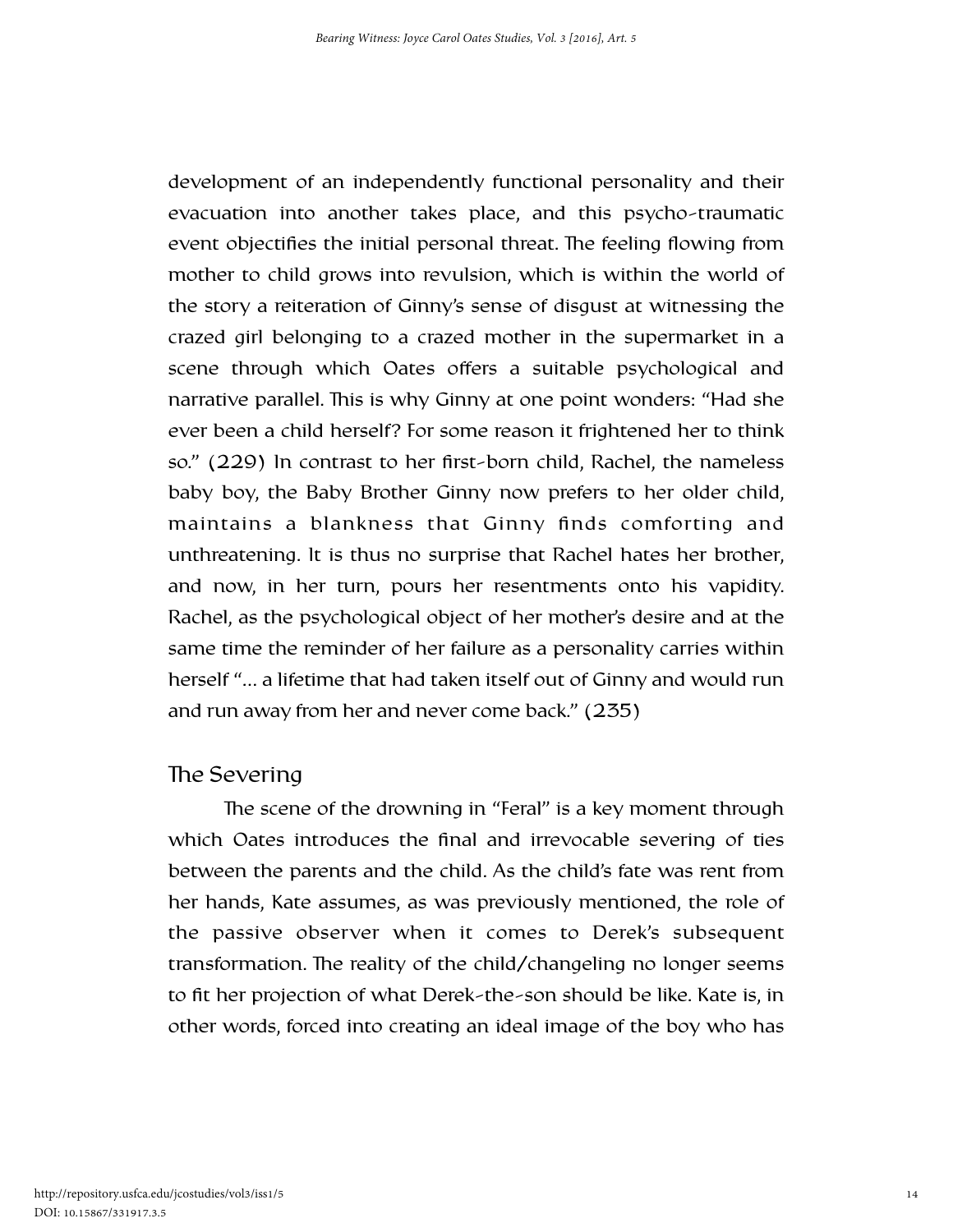become her object of desire, and Oates positions the mother's crucial conflict with the Real within the discrepancy between this ideal image and Derek's new psychic (and even physical) shape. Kate is now "always being surprised when she saw him, for she'd somehow imagined him much younger, frailer. It was an effort for her to realize that he wasn't four years old any longer, or three." (127-128) She feels the psychological necessity to regress into the time when Derek was completely reliant on her, especially as the "new" Derek is so radically different and independent; by creating this alternate reality she will be able to hold on to the fantasy of her child, and more significantly of her own motherhood.

In "The Children" the critical event through which Joyce Carol Oates establishes the final breakage between Ginny and her daughter is the apparently random appearance of an unknown boy, older than the other children in the neighborhood, a curious child with an unusual appearance and animal-like behavior. The boy's bared physicality and open psychic hunger frighten Ginny and deeply disturb her as they represent a clear threat to her sense of imposed yet fragile Symbolic Order; also, on a deeper level, there is a sense of recognition of something within the uncivilized boy that communicates with Ginny's Otherness hitherto utterly rejected and negated through her effortful attempts at living a "safe" suburban life of a placid wife, which is exemplified in the almost offhand comment that "… Ginny could not remember having had a self to assert until her marriage." (225)

In both these stories Joyce Carol Oates follows these key events by a drastic change of direction, as they assume a decidedly sinister turn, breaking away from the carapace of reality (and realistic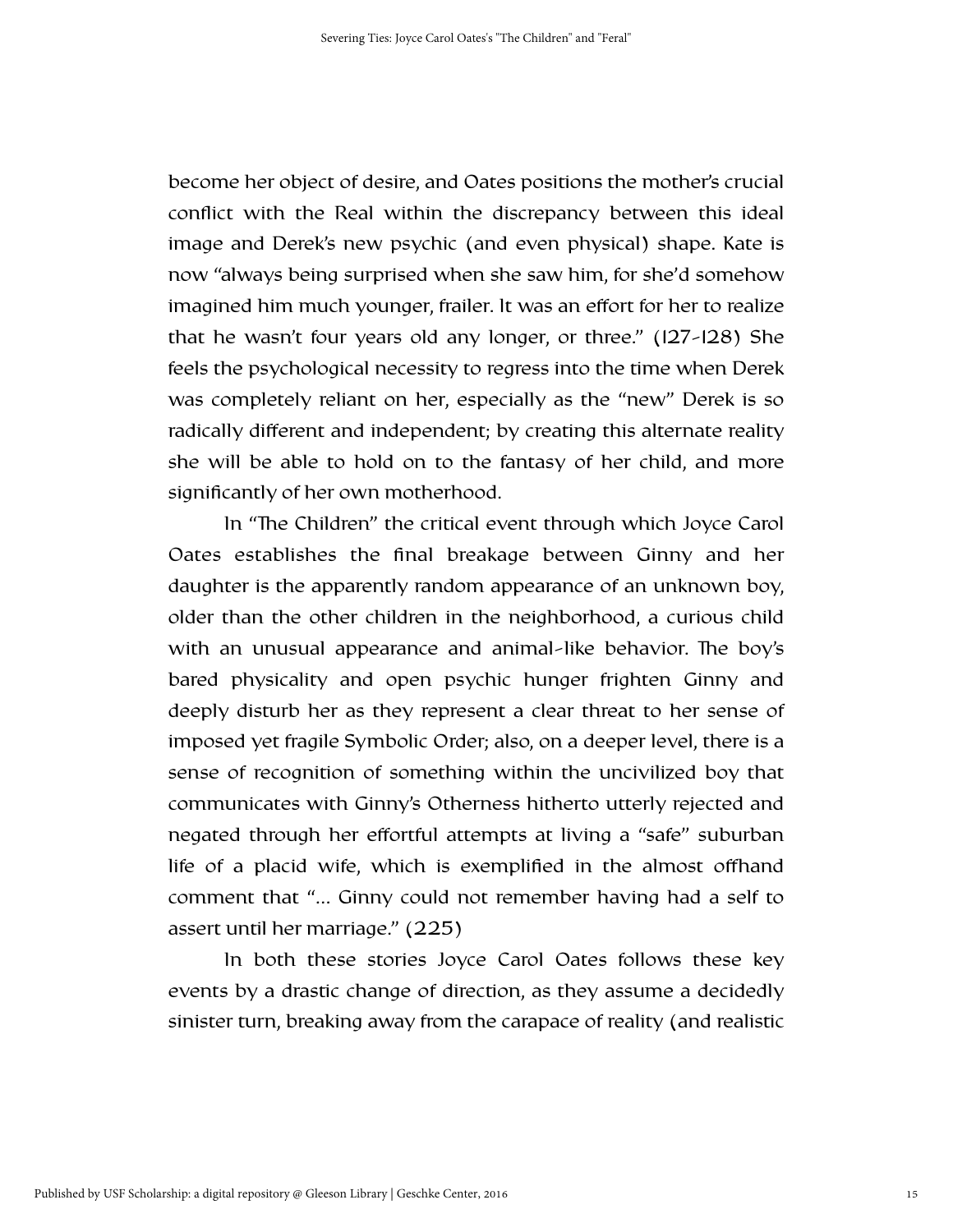storytelling). The function of what Oates herself has termed "*realistic allegory*" (Showalter 68) within stories which although set in a realistic environment proceed to deconstruct or erode the margins of the known, realistic and understandable world and develop into something much more symbolic seems to be to provide the readers with the sudden inversion of the Gaze that had up to then seemed coolly detached and not inclusive of the readers themselves. This is the element of her work that has most often been described as "gothic"—the divorce from the apparent reality of the primary level within the story-frame and an inclusion of otherworldly/abject/ mythic elements that contradict this primary level of understanding as well as confound the readers' expectation. It would appear that the strategy of destabilizing the reader works primarily as a means to mediate Oates's message of psychic severance and the clash with the Real through isolating the reader within a unique experience of an almost schizophrenically split story which turns its Gaze back upon them.

Consequently, in "Feral" Derek becomes different in more ways than one after his resurrection: "like a startled animal, his eyelids fluttering, his small body going rigid" (129) at the slightest of sounds (as if scarred by his mother's screams of guilt). Since Oates positions this part of the story within Kate's frantic perspective, there is an element of ambivalence as to how far she could be trusted when it comes to her perception, especially where it concerns the child's changing physical appearance:

> "Derek's teeth were more pronounced, his lower jaw longer and more angular, like a dog's snout; he sniffed the air, conspicuously; his very eyeballs had grown tawny, as if with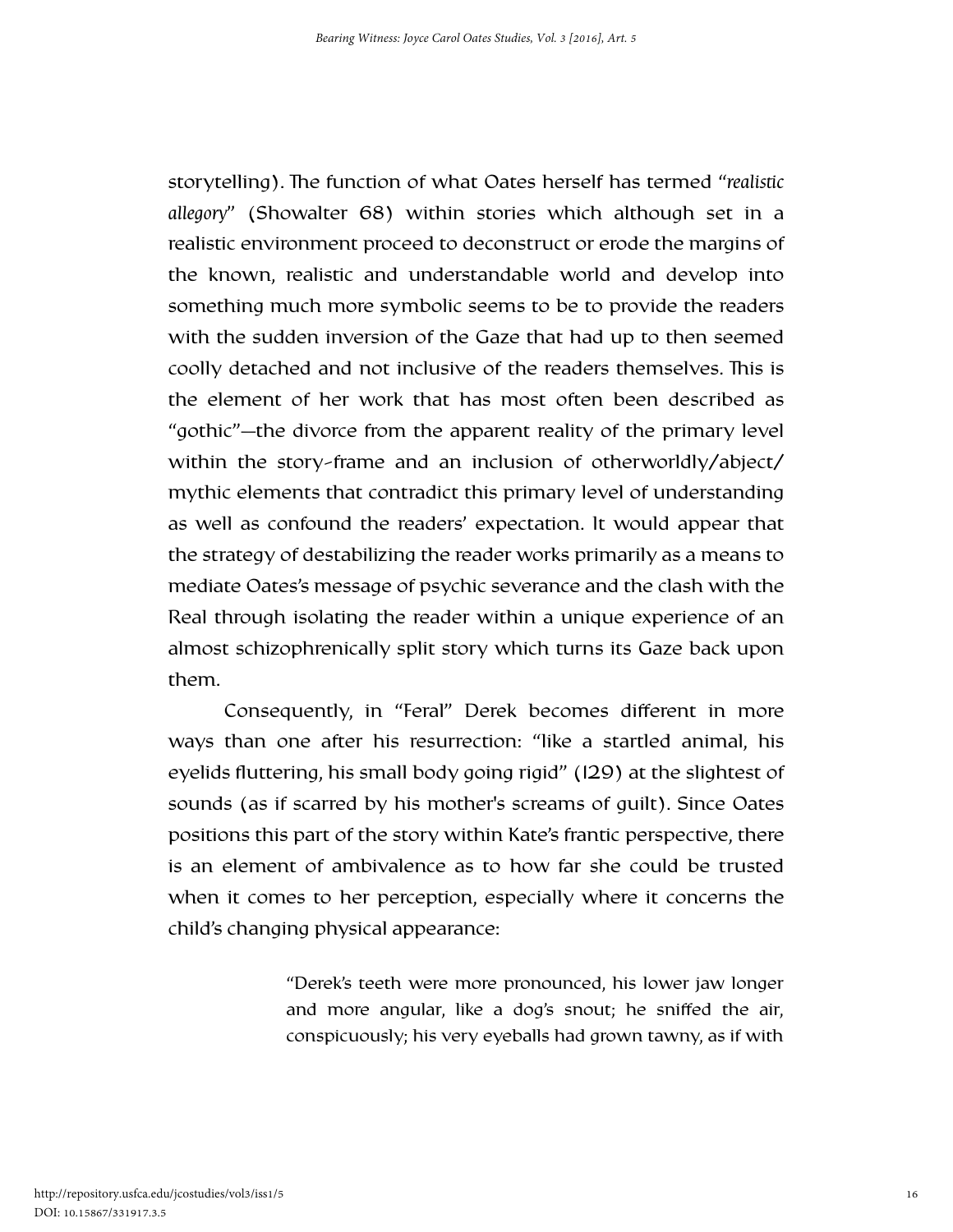jaundice, and the dilation was often so severe as to comprise the entire iris. The surface of his eyes was slick and glassy, reflecting light." (136)

The psychic transformation of the child through the act of disuniting from his parents appears to have become physical as well —or that, at least, is how Kate interprets the lack located at the heart of her object of desire, because the child is growing away from her she is not his "keeper" anymore. Derek's animalism seen in the context of his growing out from under his mother's thumb perfectly captures the neurotic trauma of separation: Kate is weak with the recollection of her former absolute possession of the child that is no longer hers: "Her milk-swollen breasts, her tender nipples, and the infant blindly locating the nipple, sucking with unfocused eyes—how happy she'd been. How addicted she'd become, without knowing it. *Love, baby-love. What hunger*." (137) Equally, the literal act of Derek's biting his father's thumb points to the child's rejection of not only the Imaginary Order but also the ultimate, Symbolic Order by denying to acknowledge "The Law of the Father".

Kate becomes obsessed with the child's change. The sense of the mystical is evoked through the idea that the child has traveled somewhere unknown and unknowable during the short time he was dead and that what has come back is essentially not himself anymore. Looking into his eyes she thinks "These are an animal's eyes." (131) Still, she cries to herself "*You have to love me!"* (131) Her attitude towards the child is hardly logical in realistic terms, yet it fully makes sense psychically as she relives the trauma of separation: "she would have called after him except she feared rejection." (132) The mother thus becomes a split-self image of the owner and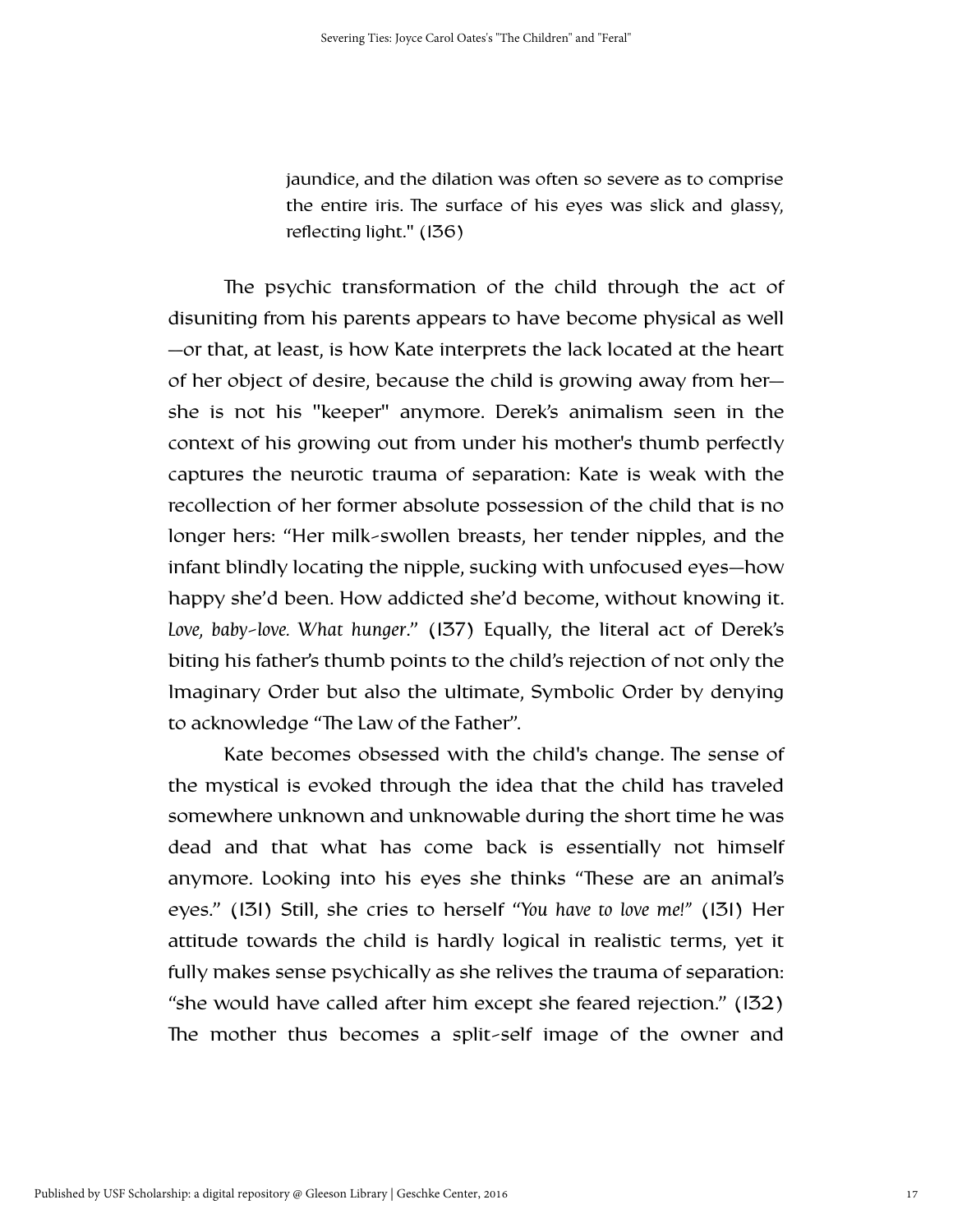beggar, the giver of life and the abandoned lover, and the child nothing more that the receptacle and source of her desire born out of lack.

Similarly, "The Children" takes on quite a dark atmosphere—a gothic overtone that belies the realistic setting, after Ginny realizes that her daughter has slipped away from her needful grasp. A clear if subdued sense of danger develops through Ginny's inability to understand the children as separate entities, and especially her own child whose character also adopts certain animalistic characteristics as Rachel approaches the natural state. The children become another band, a separate species with rules, ideas and secrets of their own, and Ginny feels rejected and isolated all over again. It is as if her unfulfilled past is catching up with her through the children's severance from their parents' Symbolic Order: "She felt as if she were in the presence of a terrible danger, almost a kind of corruption."  $(232)$  This sense of doom is reinforced by Ginny's prophetic dream, "… a nightmare, about a pack of wild dogs breaking loose upon her and her children" (233-234), which Oates uses to great effect as another parallel between the Real and the children's regressive neonatal natural state, which the parents can understandably only perceive as animalization.

Finally, and significantly, both stories end in eruptions of almost horror-like denouements. The progression from the initial ostensible blandness of suburban life is gradual yet relentless: the severing of ties between the parents (again, especially mothers) and the children through the severing of psychic dependence and liberation, is depicted by Oates as a cataclysm of nearly epic proportions. In Oates's words "language is all we have to pit against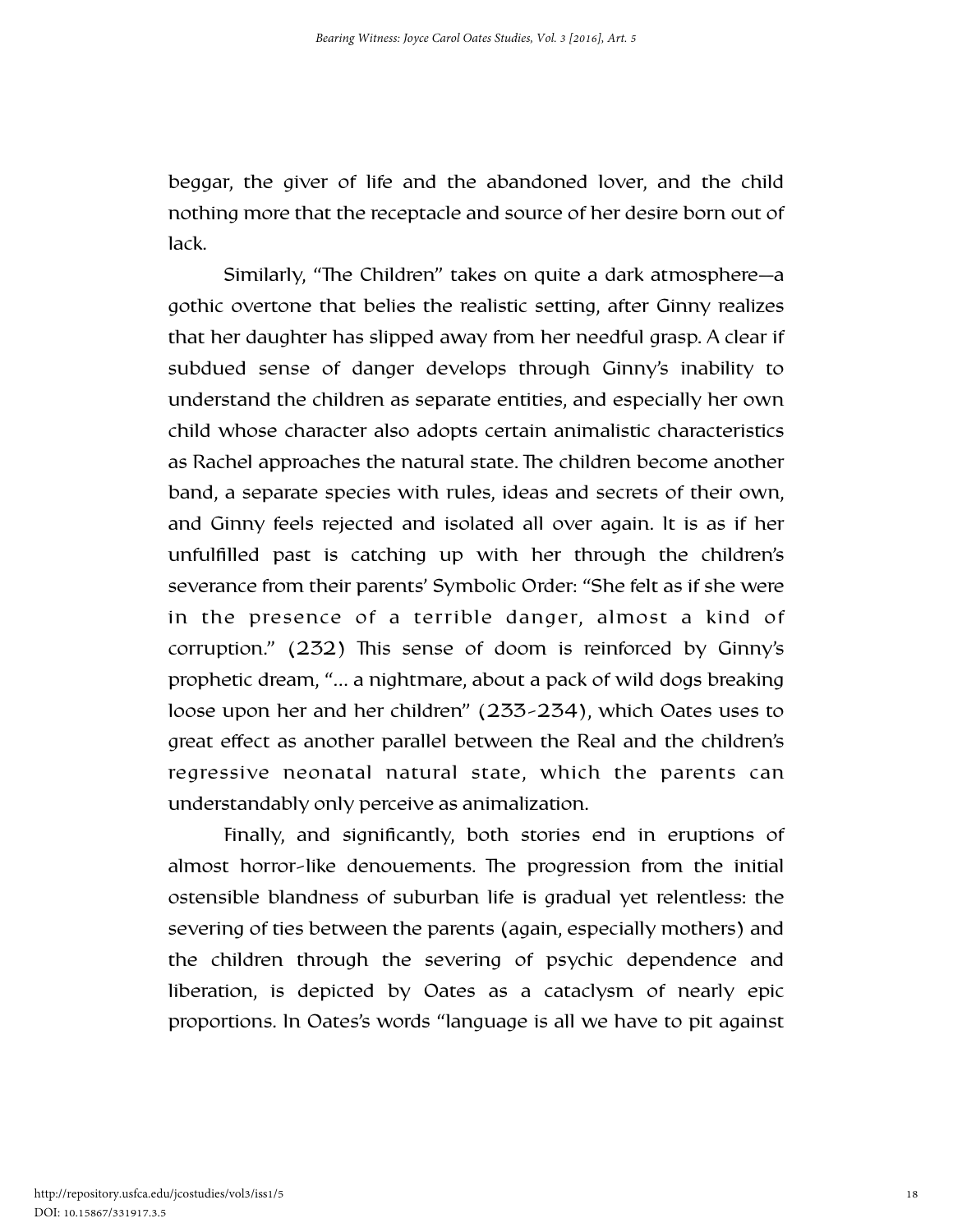death and silence" (Oates qtd in Johnson 2006: vii), yet within the world of both these stories the language as the remover of the Real and the exciter of the Imaginary Order fails to bridge the growing gap between what essentially become two sects of psychic energies, mutually almost deadly incompatible. (However, it is worth noting that on the linguistic meta-level and through the use of realistic allegory and gothic elements—invoking images of almost apocalyptic disintegration—Oates herself offers resistance to the Symbolic Order by invoking the kind of reader's response which is akin to the children's descent into the Real. These images function as alogical and a-rational prompts to facilitate the readers' instinctual understanding of and identification with the stories' characters, thereby helping to make Oates's point.)

Kate's "*haunted-eyed feral son"* (138), followed by his devastated parents during one night joins a band of similar animal children by the moonlit lake in a paragraph of singular power:

> There were others with him. Small, lithe figures like his, and several taller figures. Who these were, male, female, their faces, their eyes, they could not see, were fearful of seeing; they heard low murmurous voices, unless it was the wind, they heard—was it laughter? They dared not venture forward. They clutched hands like frightened children. "Don't let them see us! Be still." Their hearts beat with a shared terror, for what would happen to them if they were seen? (145)

By ending the story with the terrifying image of a horde of wild, animal children, creeping away into the night and gathering, far from their parents, to share the sense of belonging to a new pack Oates calls forth a vision of devastation and hopelessness when it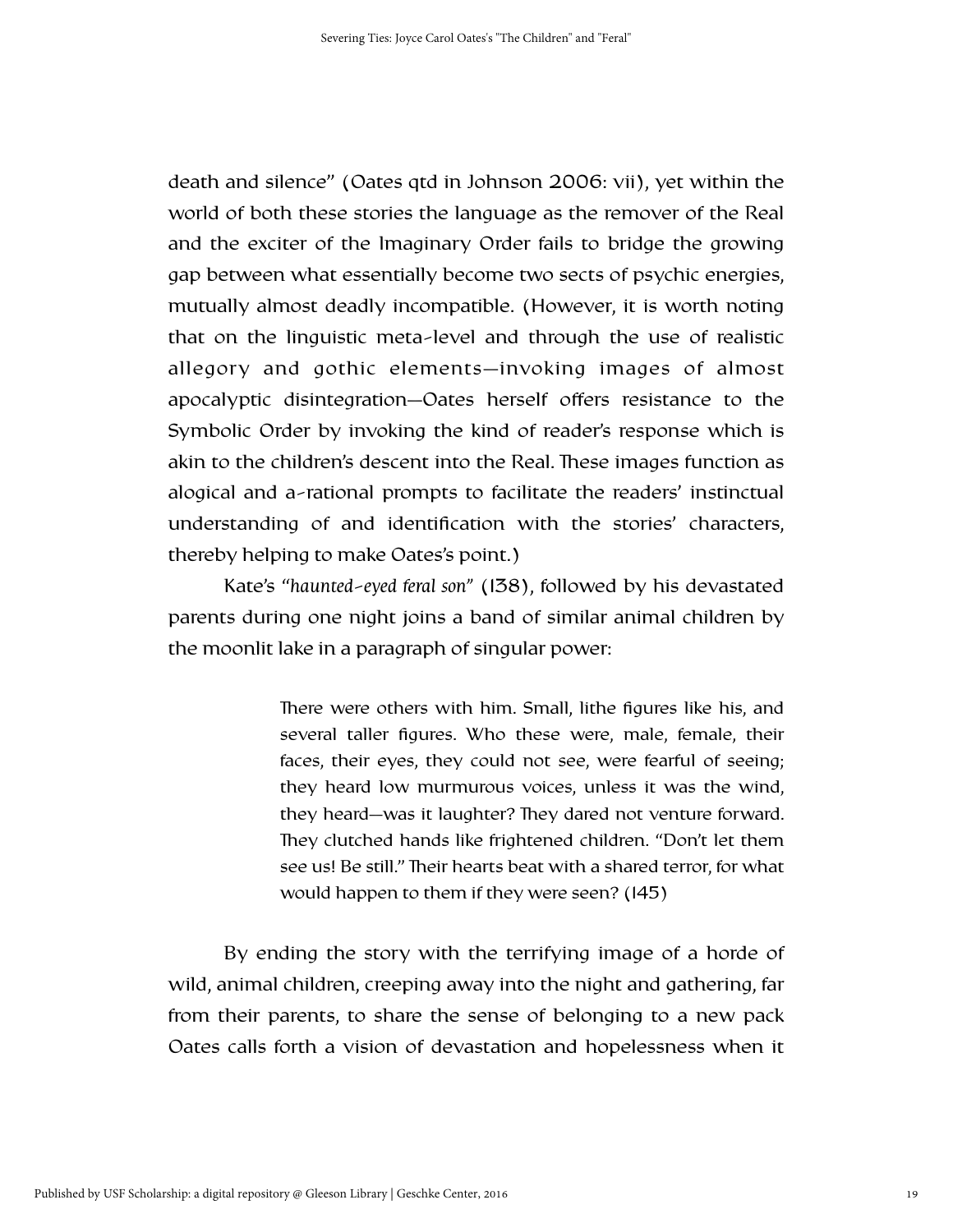comes to the psychological possibility of healing the rupture. In essence theirs is just a separate yet similar pack in comparison to that of their parents—they are exclusive, dangerous and protective groups. And the question is whether the term "feral" will be literally applied to the wild children, or metaphorically to the sect of suburban parents as well, individuals incapable of surmounting the essential lack that drives their distorted lives.

"The Children" finally culminates in Ginny's unyielding drive to hurt her daughter, blindly, ecstatically: "She woke up, now, to this spanking; she had not really been awake before." (235). The ecstasy of destroying her object of desire, herself as she could have been, offers a terrifying climax to the story as it finally pushes Ginny into voicing the question that contains the truth of her denial of herself: "What do *you* know about it? What the hell do *you* know?" voiced at the very end of the story, and ostensibly aimed at her uncomprehending husband who has just "snatched the bloody spoon from her" (236), but at least in equal measure at herself, the little girl hidden inside the failed woman. Having denied herself the rite of passage into true psychic adulthood, Ginny becomes the victim and the abuser, and one gets the sense that Oates is implying a repetition of a pattern, a vicious circle of negation, mirroring, separation and punishment that embraces forever the parent and the child.

#### Concluding Thoughts

Both "The Children" and "Feral", although published 35 years apart, showcase to stunning effect Joyce Carol Oates's abiding interest in the workings of the human psyche and the interaction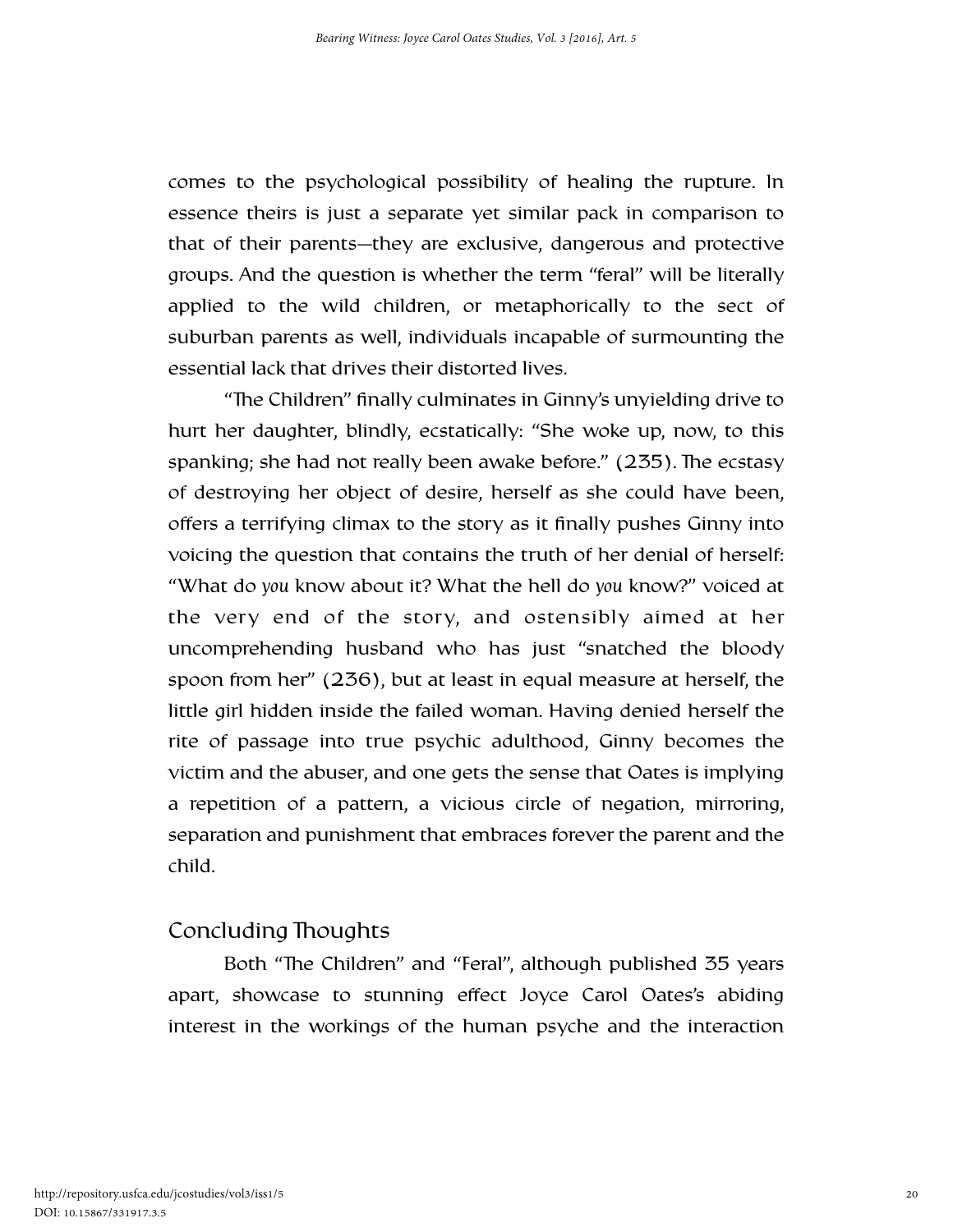between biologically and societally conditioned individuals and family members. In shaping the circumstance and characters as radically breaking away from reality in crucial scenes Oates also performs an act of writerly severing of ties from exclusively realistic storytelling: her authorial choices offer in both stories a reversal of the notion of fiction functioning as an alternate to "reality" outside fiction. The use of the concept of *realistic allegory* is an excellent choice: while utilizing elements from the real world this device simultaneously distances the story from it, thus shaping it into a materialization/objectification of psychic processes. The reader is in this way further transformed from an observer into the participant of the ongoing psychological developments of characters, and allowed to correlate with female protagonists who are depicted as both belonging to and exiled from the narrative. To that effect, regardless of whether the reader's reaction to such literary practice is positive or negative (as, for example, readers sometimes find Oates's stories incomprehensible, violent, or overly verbose and react almost aggressively to the spillage of the irrational into the ostensibly ordered world of realistic storytelling), their reactions are as essentially a part of the way Oates's stories function as the methods she uses to construct them.

Crucially, in both stories the mothers portrayed as almost- or non-mothers remain through Oates's storytelling agency without the benefit of self-realization or actualization within the new Symbolic Order as such order is simply not on offer (especially as they inhabit suburban areas, liminal zones between urban and rural, between masculine and feminine). Feeling deeply inadequate, both Ginny and Kate experience regressive mechanisms pushing them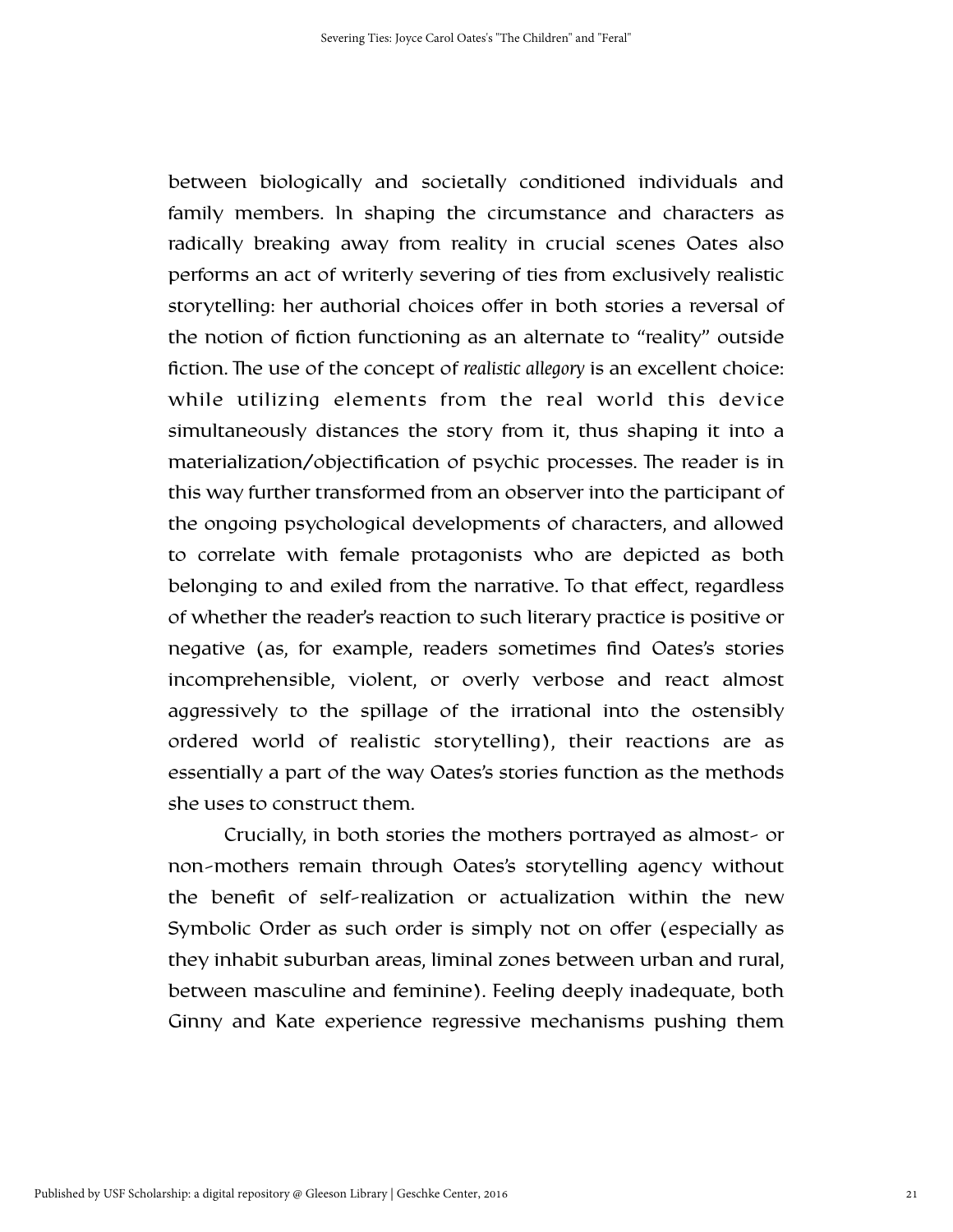back towards the domain of the Real and the neonatal state, a journey impossible to achieve as they have been thoroughly "contaminated" by the Symbolic Order (through language, culture, adopted societal models). Oates positions both mothers within a space that lies somewhere in between the joints of Lacan's tripartite structure of the human psyche, which adds to the interpsychic tension of the stories—not inhabiting any of the parts fully, or without spillage, Ginny and Kate are destined to feel apprehension regardless of their "reality" circumstances. Additionally, the essential lack of the father's presence in both stories contributes to the idea that inhabiting the Symbolic Order remains elusive for mothers as well as their children, even though the grown-ups do *appear* to exist more or less comfortably within the larger society.

Finally, the mothers in both "The Children" and "Feral" end up hurting/losing their children not just to (outward) circumstance but to (internal) strife as well. As she has done many times before and since, Joyce Carol Oates allows the reader to bear witness within moments of decisive actions (and non-actions) that altogether explore and offer insight not only into the eternal and repetitious psychic struggle between individuals but also into the society which engenders such struggle and perpetuates it as a means of a legitimate and inevitable process of personal maturation.